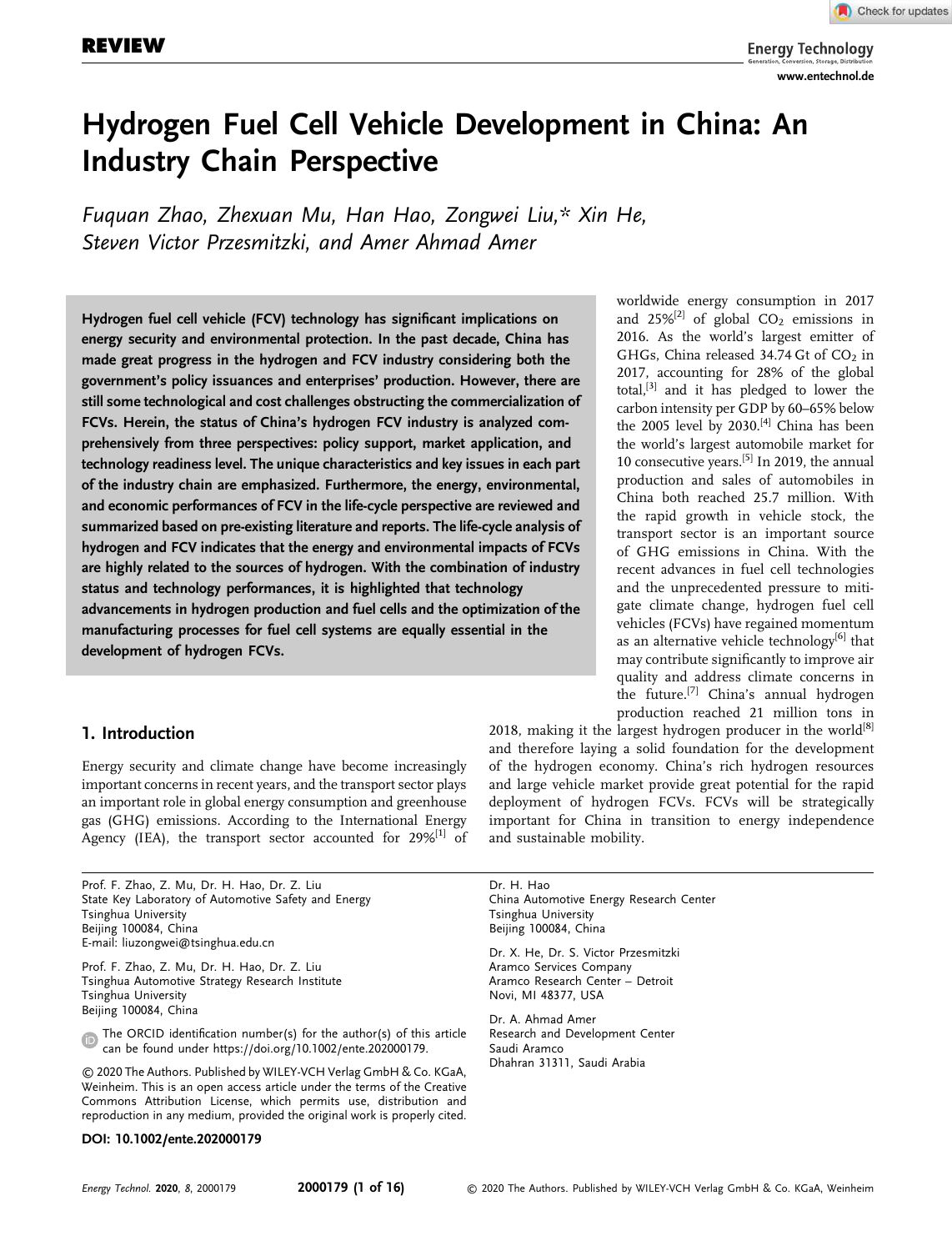

**Energy Technology** 

The development of an industry is closely related to the relevant policies, technology development, and application. In this article, as shown in Figure 1, the hydrogen industry and FCV industry are, respectively, evaluated from three perspectives to give a comprehensive picture of the whole hydrogen FCV industry in China.

A well-to-wheel (WTW) analysis is required to comprehensively assess the environmental impact of a vehicle technology, especially FCVs. Compared with electricity, the power source of battery electric vehicles (BEVs), the hydrogen supply, is much more complicated and diversified, which requires advanced production, purification, transport, and storage technologies. The FCV industry chain and the hydrogen industry chain must be developed simultaneously for the deployment of hydrogen FCVs. As shown in Figure 2, both the hydrogen and FCV industry chains were analyzed in this study. The hydrogen industry chain includes four parts: production, distribution, refueling, and application. The FCV industry chain was studied covering both upstream and downstream, which includes manufacturing of components, system assembly, and vehicle integration. The complex interdependence between the two industry chains makes it even more challenging to commercialize FCVs.

# 2. Worldwide Policy Analysis of Hydrogen FCV Industry

#### 2.1. China

The FCV market in China is mainly policy driven. Since the late 1990s, research and demonstration programs have been initiated in China.[9] The FCV industry has recently become a hotspot, and central and local governments have successively issued policies to promote the development of FCVs.





Fuquan Zhao is a professor and the director of Tsinghua Automotive Strategy Research Institute (TASRI), Tsinghua University, China, where he is leading a group in strategic research on automotive industry policy, corporate management, and technology roadmaps. He is also the president (2018–2020) of The International Federation of Automotive Engineers Societies (FISITA).

Zongwei Liu serves as an associate professor of School of Vehicle and Mobility of Tsinghua University and assistant director of Tsinghua Automotive Strategy Research Institute (TASRI). He mainly works on automotive industry development strategy, technological innovation systems, and technology roadmap evaluation, and decision-making.

#### 2.1.1. Supportive Policies

In recent years, the State Council and central government ministries have issued a large number of policies to guide the development of hydrogen and FCVs, including macro comprehensive policies, industry management, promotion and application, tax incentives, scientific/technology innovation, and infrastructure development, as shown in Table 1. From the 10th Five Year Plan to the 13th Five Year Plan, the Ministry of Science and Technology of China took the lead in launching a series of



Figure 1. The hydrogen FCV industry's development evaluation framework.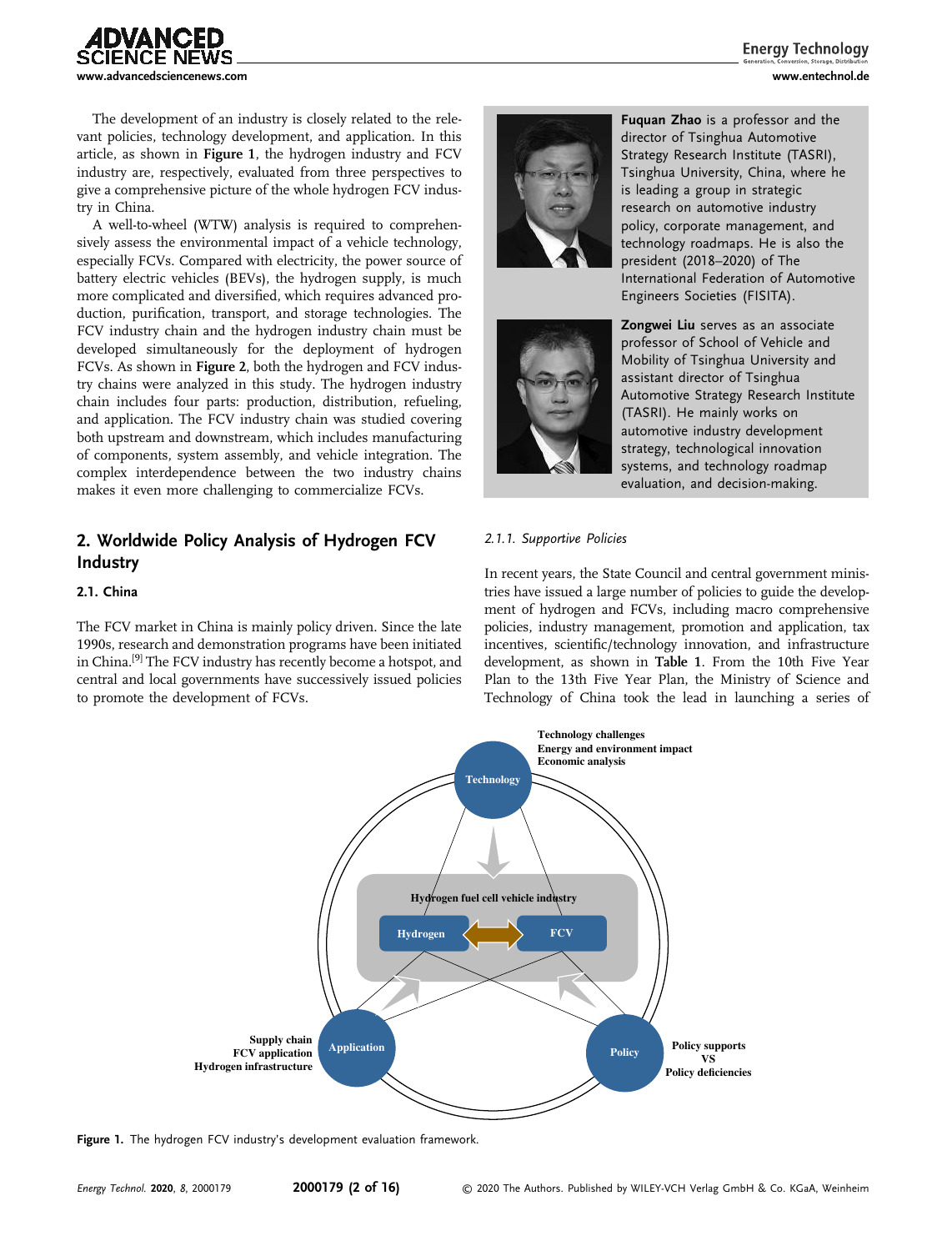



Figure 2. Overview of the hydrogen FCV industry chain.

scientific and technological projects on hydrogen and FCVs. Four ministries jointly introduced fiscal subsidy policies for FCVs and promised that the subsidies will not be phased out after  $2020$ ,<sup>[10]</sup> which will benefit the deployment of FCVs after the elimination of subsidies for BEVs in 2020. Meanwhile, with the phasing out of subsidies, the new-energy vehicle (NEV) credit regulation<sup>[11]</sup> was promulgated in 2018, which mandates automakers to produce BEVs, plug-in hybrid electric vehicles (PHEVs), or FCVs. Pervehicle NEV credit is specified depending on vehicle performance including electric range and rated power of fuel cell systems. In the new Dual Credits Measurements,[12] the maximum NEV credit per vehicle for FCV increased from 5 to 6, whereas the maximum credit for BEV decreased from 5 to 3.4, encouraging automakers to produce FCVs in their NEV fleet portfolios to achieve higher NEV credits. Furthermore, the NEV credit regulation could also be implemented for commercial vehicles (CVs) starting  $2026$ ,  $[13]$ which will promote the deployment of FCVs due to their advantages over BEVs for commercial applications.

Encouraged by the technology breakthroughs and national supportive policies, some local governments also issued supportive policies. Up to now, development plans for the hydrogen FCV industries have been explicitly proposed in Shanghai, $[42]$ Wuhan,[43] Suzhou,[44] etc. In other provinces and cities such as Shandong,<sup>[45]</sup> Guangdong,<sup>[46,47]</sup> Zhangjiakou,<sup>[48]</sup> and Datong,<sup>[49]</sup> similar supportive documents have been issued to stimulate the development of hydrogen FCV industry. Due to the unprecedented policy support from both central and local governments, it is projected that the hydrogen FCV industry in China will take off starting 2025.

#### 2.1.2. Underdeveloped Policies

However, even with strong central and local government policy support, the development of hydrogen FCV industry still faces major problems in terms of standards and regulations for the hydrogen industry.[50]

Hydrogen has long been classified as a hazardous chemical rather than a type of fuel, making it difficult for the public to accept hydrogen as a conventional fuel like natural gas or gasoline.<sup>[51]</sup> In fact, although there can be safety risks during the delivery, storage, and dispensing of hydrogen, the risks can be well managed if handled appropriately.<sup>[51]</sup>

Because hydrogen is classified as a hazardous chemical, its production, transportation, refueling, and storage are strictly regulated. According to the current regulations, hydrogen production is restricted to chemical industry zones, which greatly hinders the development of on-site hydrogen refueling stations (HRSs) and hence leads to high hydrogen transportation costs.

For road transport, the working pressure of tube trailers for hydrogen transportation is limited to 20 MPa, resulting in low transportation efficiency and high cost. China does not have a standardized approval process for the construction of HRSs, resulting in long construction times for HRSs. For on-board hydrogen storage, type IV vessels are not permitted, resulting in low hydrogen storage densities.

#### 2.1.3. Analysis of FCV Policies in China

An NEV policy analysis framework<sup>[52]</sup> is adopted to analyze FCV policies in China, as shown in Figure 3. The X-axis represents the industry innovation level, which includes three parts: public research and development (R&D) and demonstration, commercialization, and marketing. The Y-axis stands for the "supply– demand" policy measures. The policies promoting R&D and production are categorized as "supply-side" policies, and those stimulating market formation and product consumption are categorized as "demand-side" policies.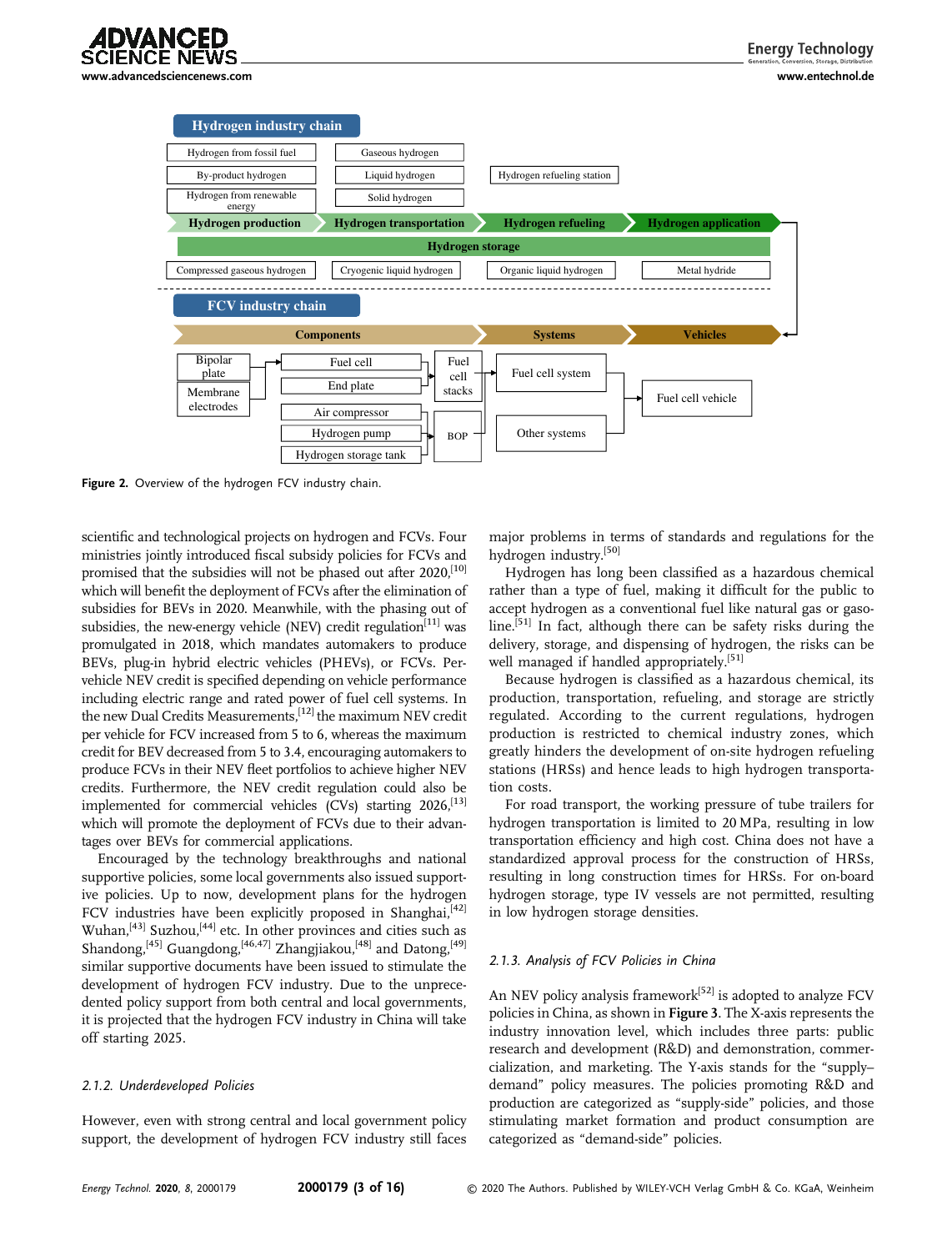# **ADVANCED**<br>SCIENCE NEWS [www.advancedsciencenews.com](http://www.advancedsciencenews.com) [www.entechnol.de](http://www.entechnol.de)

**Energy Technology** 

## Table 1. List of policies promoting the development of hydrogen and FCVs in China.

| Year          | Policy                                                                                                                                                      | Highlights                                                                                                                                                                              |
|---------------|-------------------------------------------------------------------------------------------------------------------------------------------------------------|-----------------------------------------------------------------------------------------------------------------------------------------------------------------------------------------|
|               | Macrocomprehensive policy                                                                                                                                   |                                                                                                                                                                                         |
| 2006          | State's long-term scientific and technological development plan <sup>1141</sup>                                                                             | Hydrogen and fuel cell technology was included.                                                                                                                                         |
| 2012          | Energy Saving and New Energy Vehicles Industry Development Plan<br>$(2012 - 2020)^{[15]}$                                                                   | Technological targets of FCVs were planned for the first time.                                                                                                                          |
| 2014          | Program of action for the energy development strategy (2014-2020) <sup>[16]</sup>                                                                           | Hydrogen and fuel cell technology was formally considered as an energy<br>technology innovation direction.                                                                              |
| 2015          | Made in China 2025 <sup>[17]</sup>                                                                                                                          | The FCV development was planned into three phases.                                                                                                                                      |
| 2016          | Innovation action plan of energy technology revolution (2016-2030) <sup>[18]</sup>                                                                          | Hydrogen and fuel cell technology innovation was considered as one of the<br>major tasks.                                                                                               |
| 2016          | The 13th Five Year National Plan for the Development of Strategic Emerging<br>Industries[19]                                                                | The plan was issued to develop energy technology for hydrogen and fuel cells,<br>and massive production and scalable demonstration will be realized by 2020.                            |
| 2016          | The 13th Five Year Plan on Energy Development <sup>[20]</sup>                                                                                               | Focus on new high-efficiency energy storage and hydrogen and fuel cell<br>technology and increased financial and policy support for scalable energy<br>storage and hydrogen production. |
| 2017          | The medium- and long-term development plan on automotive industry <sup>[21]</sup>                                                                           | Strengthen R&D on FCVs and develop a roadmap for hydrogen FCVs.                                                                                                                         |
| 2019          | Catalogue for Guiding Industry Restructuring <sup>[22]</sup>                                                                                                | Hydrogen and fuel cell technology was included in the Catalogue of Industries<br>Encouraged.                                                                                            |
|               | Industry management policy                                                                                                                                  |                                                                                                                                                                                         |
| 2017          | Provisions on the Access Administration of New Energy Vehicle<br>Manufacturers and Products <sup>[23]</sup>                                                 | Access administration of FCVs was included.                                                                                                                                             |
| 2017          | Catalogue of Industries for Guiding Foreign Investment <sup>[24]</sup>                                                                                      | Foreign investment for FCV components was encouraged.                                                                                                                                   |
| 2017          | Opinions on improving investment project management of automotive<br>industry <sup>[25]</sup>                                                               | Investment project management of FCVs could be referred to as that of BEV.                                                                                                              |
| 2017          | Measures for the Parallel Administration of the Average Fuel Consumption<br>and New-Energy Vehicle Credits of Passenger Vehicle Enterprises <sup>[11]</sup> | Fuel cell passenger cars were included in the NEV credit system and had a<br>ceiling of five credits.                                                                                   |
| 2017          | Catalogue of Technologies and Products Encouraged for Import <sup>[26]</sup>                                                                                | FCV component production technology, test equipment of high-power FC<br>stack and system were listed in the catalogue.                                                                  |
| 2018          | Special Administrative Measures (Negative List) for the Access of Foreign<br>Investment <sup>[27]</sup>                                                     | Restrictions on the proportion of foreign equity were eased in foreign<br>investment projects on FCVs.                                                                                  |
| 2019          | Provisions on the Administration of Investments in the Automotive<br>Industry <sup>[28]</sup>                                                               | Provisions on the Administration of Investments for FCVs were included.                                                                                                                 |
|               | Promotion and application                                                                                                                                   |                                                                                                                                                                                         |
| 2009          | Fiscal subsidization fund management interim measures of energy saving<br>and NEV demonstration and extension <sup>[29]</sup>                               | Fuel cell passenger cars and buses were subsidized for 250 and 600 000 yuan<br>per vehicle, respectively, in demonstration cities for the first time.                                   |
| 2014          | Guiding Opinions on Accelerating Promotion and Application of<br>New-Energy Vehicles <sup>[30]</sup>                                                        | Financial subsidies, tax exemption, and R&D support were specified.                                                                                                                     |
| 2015          | Notice on financial support policies for the promotion of NEVs in<br>2016-2020[10]                                                                          | Financial support for FCVs was clarified and would remain the same in<br>2017-2020.                                                                                                     |
| 2018          | Notice on improving the Fiscal Subsidy Policies for the Promotion and<br>Application of New-Energy Vehicles <sup>[31]</sup>                                 | Financial support for FCVs was improved.                                                                                                                                                |
| 2019          | Notice on further improving the Fiscal Subsidy Policies for the Promotion<br>and Application of New-Energy Vehicles <sup>[32]</sup>                         | Financial support for FCVs will be transferred to infrastructure after 2020.                                                                                                            |
| Tax incentive |                                                                                                                                                             |                                                                                                                                                                                         |
| 2011          | Vehicle and Vessel Tax Law of the People's Republic of China <sup>[33]</sup>                                                                                | Vehicle and Vessel Tax should be exempted for FCVs.                                                                                                                                     |
| 2014          | Announcement on the Exemption of Vehicle Purchase Tax on<br>New-Energy Vehicles <sup>[34]</sup>                                                             | Purchase tax on FCVs should be exempted.                                                                                                                                                |
| 2017          | Announcement on the Exemption of Vehicle Purchase Tax on<br>New-Energy Vehicles <sup>[35]</sup>                                                             | Purchase tax on FCVs should be exempted.                                                                                                                                                |
|               | Science, technology, and innovation policy                                                                                                                  |                                                                                                                                                                                         |
| 2001          | Electric vehicle key project of 863 program <sup>[36]</sup>                                                                                                 |                                                                                                                                                                                         |
| 2006          | Energy-saving and new-energy vehicle key project of 863 program <sup>[37]</sup>                                                                             |                                                                                                                                                                                         |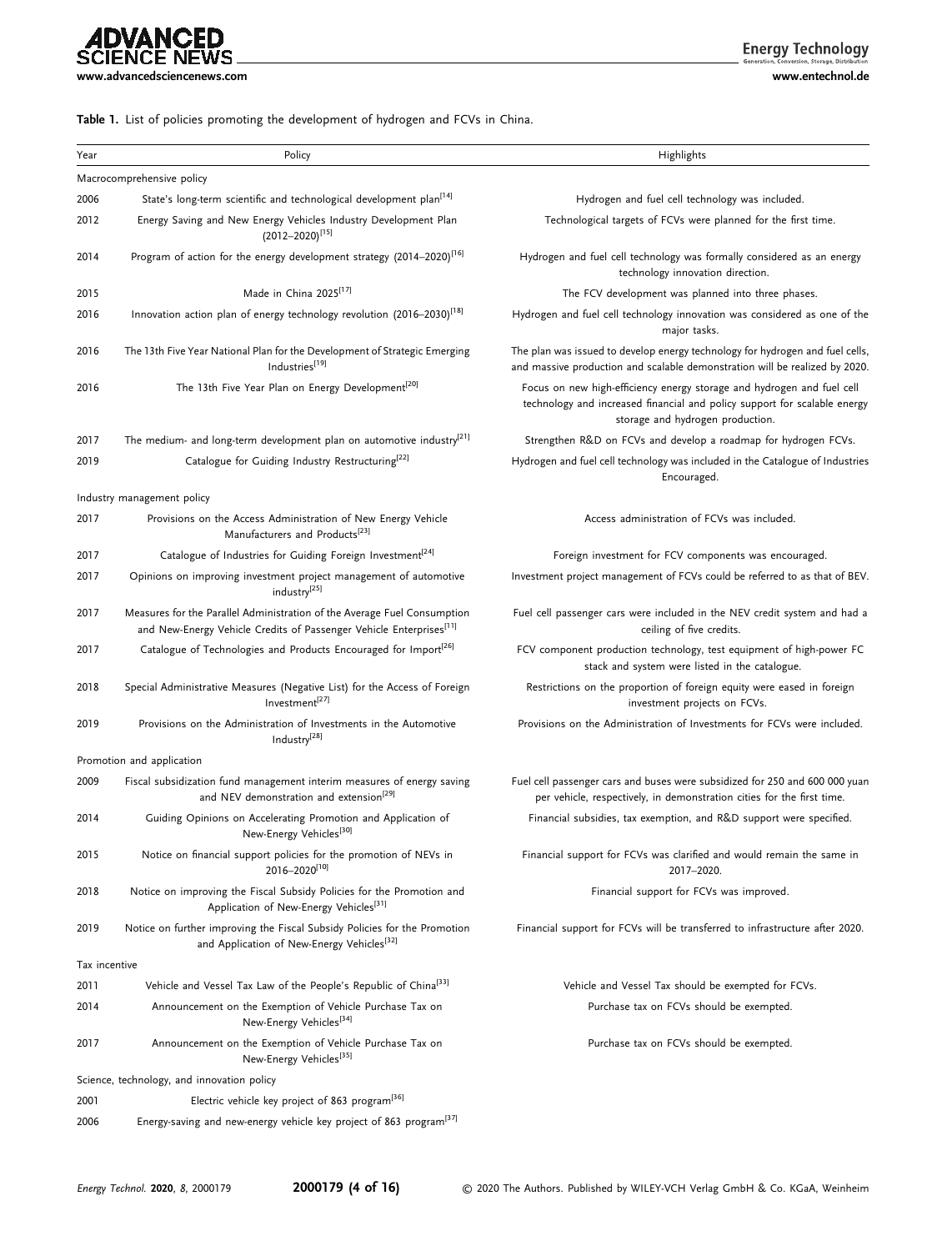#### Table 1. Continued.

**Energy Technology** 

```
www.advancedsciencenews.com www.entechnol.de
```

| Year | Policy                                                                                                                        | Highlights                                                                                             |
|------|-------------------------------------------------------------------------------------------------------------------------------|--------------------------------------------------------------------------------------------------------|
| 2012 | Special plan for electric vehicle technology development during the 12th<br>Five Year Plan <sup>[38]</sup>                    |                                                                                                        |
| 2015 | Implementation plan of the new-energy vehicle key project of major national<br>research and development plans <sup>[39]</sup> |                                                                                                        |
|      | Infrastructure policy                                                                                                         |                                                                                                        |
| 2014 | Rewards of NEV charging facilities <sup>[40]</sup>                                                                            | The reward for newly built HRSs was specified.                                                         |
| 2016 | Blue Book on China Hydrogen Energy Industry Infrastructure<br>Development <sup>[41]</sup>                                     | A hydrogen roadmap was proposed for the first time, addressing short-, mid-,<br>and long-term targets. |

| Supply-side | Science and Technology<br><b>Intellectual Property</b>         | <b>Tax Incentives</b><br><b>Financial Support</b><br><b>Practice Regulations</b><br><b>Access Rules</b><br>Goal Planning | <b>Public Service</b><br>Infrastructure |  |  |
|-------------|----------------------------------------------------------------|--------------------------------------------------------------------------------------------------------------------------|-----------------------------------------|--|--|
| Demand-side |                                                                | Government Subsidies<br>Government Procurement<br><b>Trade Control Measures</b>                                          | Publicity and Education<br>Platform     |  |  |
|             | Public R&D and demonstration<br>Commercialization<br>Marketing |                                                                                                                          |                                         |  |  |

Figure 3. Analysis framework of FCV policies. Reproduced with permission.<sup>[52]</sup> Copyright 2016, The Authors. Published by Elsevier Ltd.

The policies in Table 1 are classified according to the analysis framework and Figure 4 shows the results. The majority of China's FCV policies mainly focus on commercialization, whereas the policies about marketing is the least. At present, the supply-side policies significantly out-number the demand side. There are 27 supply-side policies whereas only five policies are demand side. On the supply side, China has introduced many policies in planning, industry management, and demonstration. Demand-side policy involves fewer policies and mainly focuses on commercialization.



Figure 4. Analysis of China's FCV policies.

#### 2.2. Other Countries and Regions

Because of the demand for rising energy consumption and low emissions, hydrogen and fuel cell industry has been developed and facilitated in many other countries and regions,[53,54] some of which, such as the United States,<sup>[55]</sup> Japan,<sup>[56]</sup> and European Commission,[57] have implemented relatively comprehensive supports through investment in R&D, tax exemption for FCVs, strategic plans, and so on. The policies facilitating the introduction of hydrogen and FCVs in these major three countries and regions are shown in Table 2.

#### 2.2.1. The USA

The USA was the first country to develop a hydrogen economy. As the world's second-largest primary energy consumer,<sup>[58]</sup> the USA has consumed more energy than it produced for a very long time, leading to serious energy safety concerns. Therefore, reducing dependence on foreign oil has been one of the most important government policies. The energy crisis was a fuse that detonated the development of the hydrogen economy. In the 1970s, the US National Foundation was authorized to issue hydrogen energy projects.<sup>[59]</sup> In 2005, the US government published its energy policy,<sup>[60]</sup> which considered hydrogen as an important type of energy to ensure future jobs and instructed programs and funds to develop the hydrogen economy. Since then, the USA has formed a comprehensive scheme of incentives, laws, regulations, and programs to develop a hydrogen-based energy system.<sup>[61]</sup> According to the Hydrogen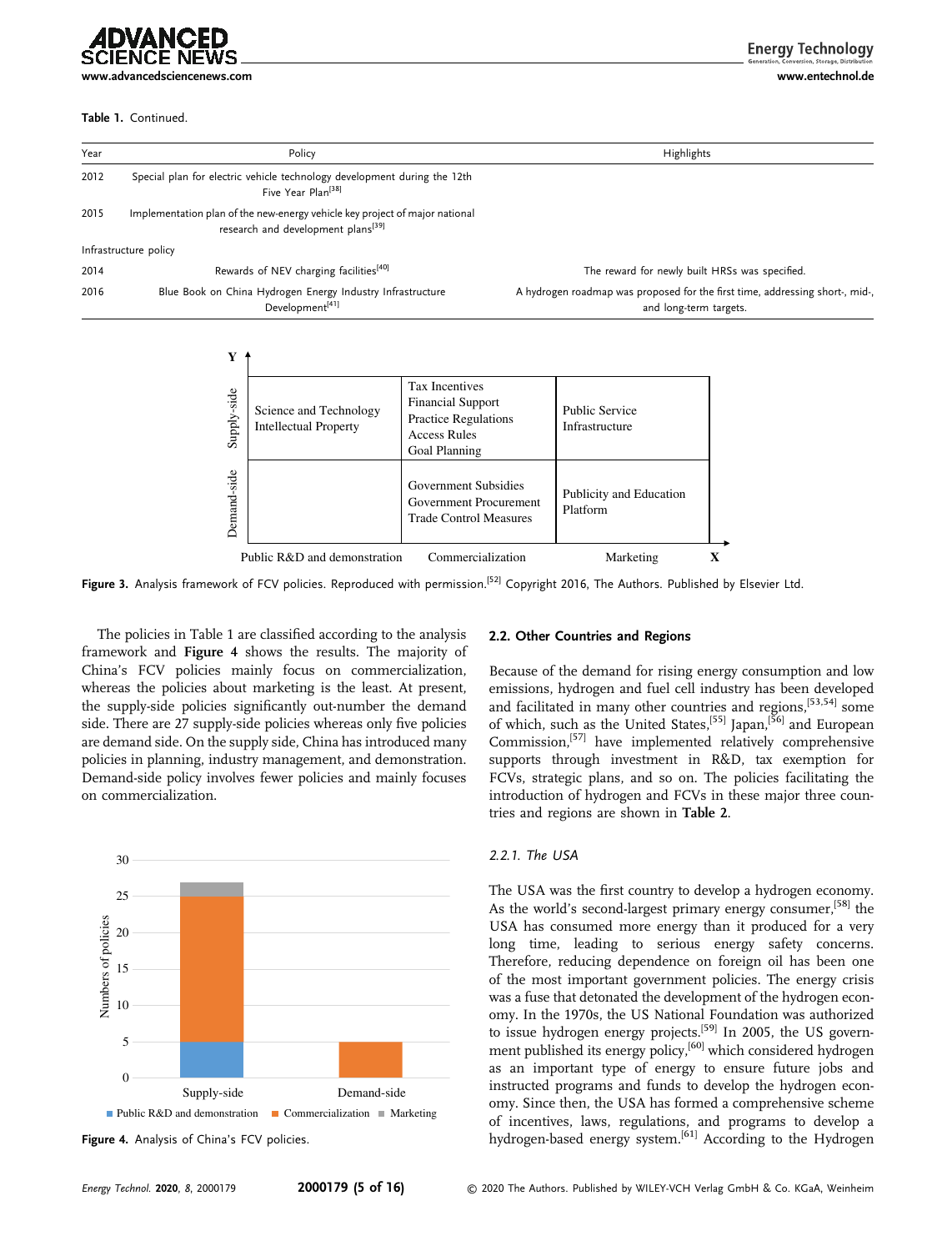# **ADVANCED**<br>SCIENCE NEWS

**Energy Technology** 

[www.advancedsciencenews.com](http://www.advancedsciencenews.com) [www.entechnol.de](http://www.entechnol.de)

## Table 2. Policies to develop hydrogen and FCVs in the USA, Japan, and EU.<sup>[59,64]</sup>

| Year | The USA                                                                                                | Japan                                                                                | EU                                                        |
|------|--------------------------------------------------------------------------------------------------------|--------------------------------------------------------------------------------------|-----------------------------------------------------------|
| 1973 | The establishment of the International Association for<br>Hydrogen                                     |                                                                                      |                                                           |
| 1974 |                                                                                                        | Sunshine Project                                                                     |                                                           |
| 1976 | Electric and Hybrid Vehicle Research, Development, and<br>Demonstration Act                            |                                                                                      |                                                           |
| 1978 |                                                                                                        | Moonlight Project                                                                    |                                                           |
| 1987 | Electric and hybrid vehicles program                                                                   |                                                                                      |                                                           |
| 1990 | Hydrogen Research, Development, and Demonstration<br>Act of 1990                                       |                                                                                      |                                                           |
| 1992 | Energy Policy Act (EPAct) of 1992                                                                      |                                                                                      |                                                           |
| 1993 |                                                                                                        | Research and development based on the hydrogen<br>energy system                      |                                                           |
| 1996 | Hydrogen Future Act                                                                                    |                                                                                      |                                                           |
| 1997 |                                                                                                        | Special Measures Law for Promoting the Use<br>of New Energy                          |                                                           |
| 2000 |                                                                                                        |                                                                                      | Hydrogen R&D and Demonstration<br>Strategy                |
| 2001 | National energy policy: Reliable, Affordable, and<br>Environmentally Sound Energy for America's Future |                                                                                      | 5th Framework Program                                     |
|      | National Vision of America's Transition to a Hydrogen<br>Economy-to 2030 and Beyond                    |                                                                                      |                                                           |
| 2002 | Founding Agreement for FreedomCAR and Fuel Partnership                                                 | Special Measures Law for Promoting the Use<br>of New Energy Revised                  | 6th Framework Program                                     |
|      | National Hydrogen Energy Roadmap                                                                       | Japan Hydrogen and Fuel Cell (JHFC)<br>Demonstration Project                         |                                                           |
| 2003 | The US Hydrogen Fuel Initiative                                                                        |                                                                                      | Hydrogen energy and fuel cells:<br>A vision of our future |
| 2004 | Action Plan to develop Hydrogen/Fuel Cell GTR(s)                                                       |                                                                                      |                                                           |
|      | Basic research needs for the hydrogen economy                                                          |                                                                                      |                                                           |
|      | FreedomCAR and Fuel Partnership Plan                                                                   |                                                                                      |                                                           |
|      | Hydrogen Posture Plan                                                                                  |                                                                                      |                                                           |
| 2005 | Energy Policy Act (EPAct) of 2005                                                                      |                                                                                      |                                                           |
| 2007 |                                                                                                        |                                                                                      | 7th Framework Program                                     |
| 2008 |                                                                                                        | Commercialization of fuel cell vehicles and<br>hydrogen stations to commence in 2015 |                                                           |
| 2009 | American Recovery and Reinvestment Act of 2009                                                         | Eco-Car Tax Break and Subsidies for Vehicles                                         | Regulation (EC)No.79/2009                                 |
|      | Tax credits                                                                                            |                                                                                      |                                                           |
| 2010 |                                                                                                        | Strategic Energy Plan                                                                |                                                           |
| 2011 | The DOE Hydrogen and Fuel Cells Program Plan                                                           |                                                                                      | H <sub>2</sub> moves Scandinavia                          |
|      |                                                                                                        |                                                                                      | Clean Hydrogen in European Cities<br>Project              |
| 2013 |                                                                                                        | Japan Revitalization Strategy                                                        | Horizon 2020                                              |
|      |                                                                                                        | Subsidies for HRSs                                                                   | CPT Project                                               |
| 2014 |                                                                                                        | Hydrogen Energy White Paper                                                          | Fuel cell and hydrogen                                    |
|      |                                                                                                        | 4th Strategic Energy Plan                                                            | implementation plan                                       |
|      |                                                                                                        | Promotion strategies for hydrogen fuel cell vehicle                                  |                                                           |
|      |                                                                                                        | Strategic Road Map for Hydrogen and Fuel Cells                                       |                                                           |
|      |                                                                                                        | Subsidies for fuel cell vehicles                                                     |                                                           |
| 2015 | Tax credits revised                                                                                    | Budget and subsidy                                                                   |                                                           |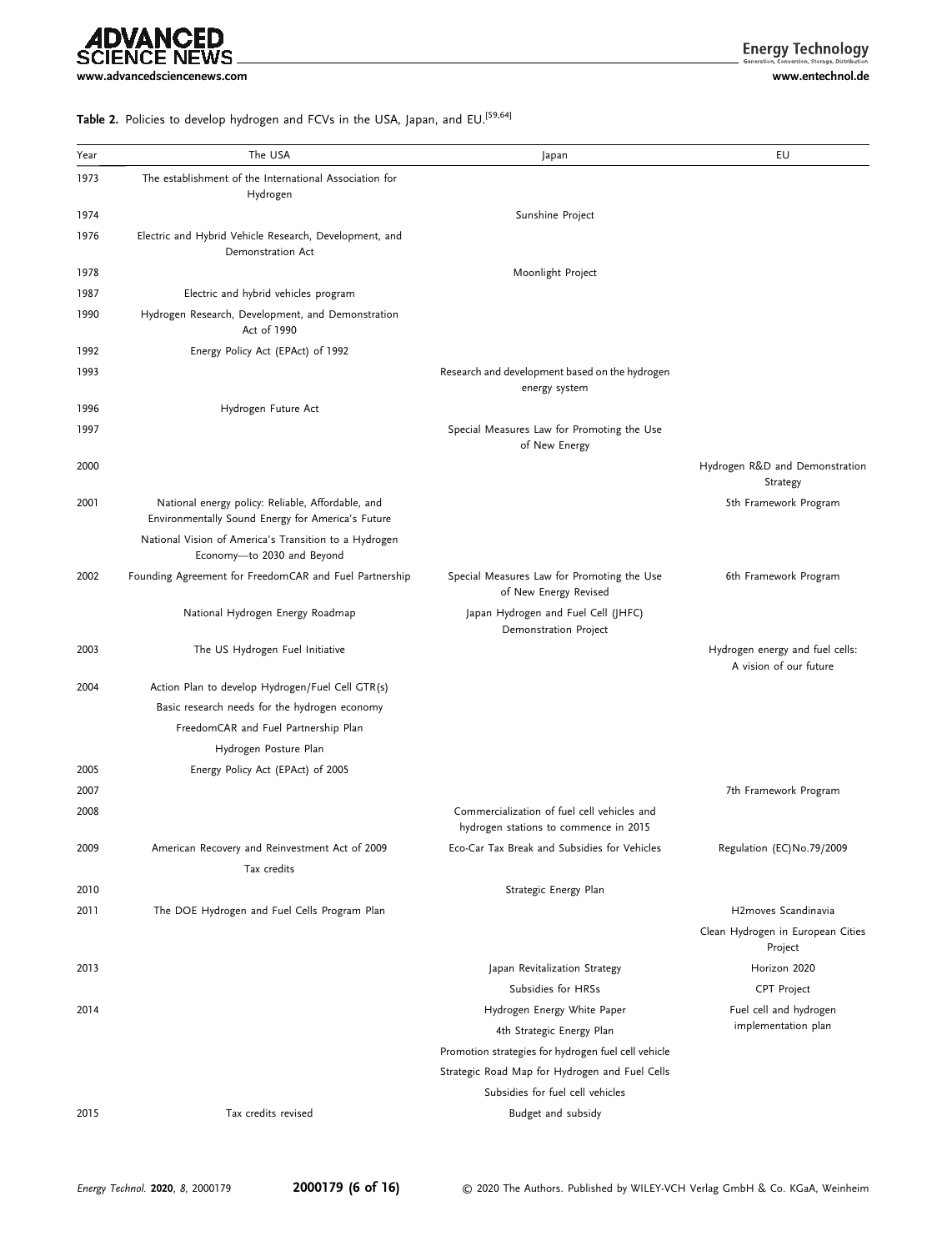[www.advancedsciencenews.com](http://www.advancedsciencenews.com) [www.entechnol.de](http://www.entechnol.de)

IDVANCED

Table 2. Continued.

**Energy Technology** 

| Year | The USA                          | Japan                                                              | EU                                |
|------|----------------------------------|--------------------------------------------------------------------|-----------------------------------|
| 2016 |                                  | Strategic Roadmap for Hydrogen and Fuel Cells<br>(Revised Edition) | Renewable energy directive        |
| 2017 |                                  | Basic Hydrogen Strategy                                            |                                   |
| 2018 | Tax credits revised              | 5th Strategic Energy Plan                                          | H <sub>2</sub> Bus Europe Project |
| 2019 | Roadmap to a US Hydrogen Economy | New standard for HRS                                               | Hydrogen Roadmap Europe           |
|      |                                  | The Strategic Road Map for Hydrogen and Fuel<br>Cells              |                                   |

Posture Plan,<sup>[62]</sup> the development of hydrogen technology and market transformation are divided into four stages: technology development (from 2000 to 2030), initial market penetration (from 2010 to 2025), expansion of markets and infrastructure (from 2015 to 2035), and fully developed markets and infrastructure (from 2025 to 2040).

#### 2.2.2. Japan

Formulating a proper energy strategy is crucial for Japan's longterm development because of its small land area, dense population, and scarce resources. Hydrogen has been considered as the strategic energy in the Japan Revitalization Strategy<sup>[63]</sup> and the Strategic Energy Plan<sup>[64]</sup> released by the Japanese Cabinet, with the hope of solving domestic energy problems through the deployment of advanced hydrogen technologies and the development of a hydrogen society. The Japanese government has formulated specific standards and regulations for hydrogen and FCVs, providing strong support for their commercialization. In summary, Japan has formed a well-planned industry– academia–government cooperation, making it a global technological leader. However, due to the limited size of the domestic market, the deployment of hydrogen and FCVs will inevitably reach a bottleneck if focusing on the Japan market only.

#### 2.2.3. European Union

The European Commission is one of the most positive propellers to solve the problems of energy depletion and environmental deterioration, with a focus on renewable energy applications. The proportion of renewable energy sources (RESs) in the electricity generation is increasing every year and electricity generation from RESs contributed 32.3% to total gross electricity generation in 2018.<sup>[65]</sup> Hydrogen and fuel cells are regarded as key technologies to address the challenges of energy and climate change and the energy-storage problem in the European Union (EU), whose framework programs have continuously supported hydrogen and fuel cell R&D since the second Framework Program (FP2) in 1986.<sup>[66]</sup> The EU has a relatively complete hydrogen-related legal system, which benefits the enforcement of regulations. Research and demonstration projects have been successively conducted based on its frame projects, which provide explicit development progress and targets for the commercialization of hydrogen and FCVs in EU.

# 3. Analysis of Current Hydrogen and FCV Deployment in China

The hydrogen FCV industry in China started relatively late and has lagged behind other major countries in terms of technology and commercialization readiness levels. For hydrogen and FCV, it is crucial to form a complete industry chain, which can considerably affect the performance, reliability, and cost of FCV products.

#### 3.1. The Integrity Analysis of Hydrogen Industry Chain

The world has seen the transition of energy systems from one form to another since the 19th century, i.e., from wood to coal to oil to natural gas, revealing the increase in the ratio of hydrogen to carbon in the successive dominant fuel.<sup>[67,68]</sup> Therefore, it is widely accepted that hydrogen has the potential to become a major fuel in the future. Some of the state-owned traditional energy giants, such as China Energy and Sinopec, have formed a strategic plan for the hydrogen industry in China. With enterprises working on each key sector, the hydrogen industry chain began to take shape, as shown in Figure 5.

#### 3.1.1. Hydrogen Production

Hydrogen production is the foundation for the development of the hydrogen economy. Hydrogen can be generated from various energy sources, but the production pathways should be prioritized from economic, environmental, technical, and social–political aspects.[69] Hydrogen is currently produced from coal gasification, industrial off-gases, and water electrolysis in China.[8] Because China is rich in coal and poor in oil and gas, coal gasification accounts for the largest proportion of hydrogen production and will continue to play an important role in the future. The chlor–alkali industry is the second-largest source of hydrogen,<sup>[8,70]</sup> in which hydrogen is usually considered as a byproduct. Although there is no large-scale hydrogen production from water electrolysis due to its high cost at the current stage, hydrogen from water electrolysis could be the most environmentally friendly pathway and will play an increasingly important role in the future.

Figure 6 shows the development prioritization of hydrogen production technologies for FCVs. Currently,  $\approx$  10 million tons of hydrogen are produced annually from industrial off-gases (coke oven gas, synthetic ammonia, methanol, chlor–alkali). With mature pressure swing adsorption (PSA) technology, the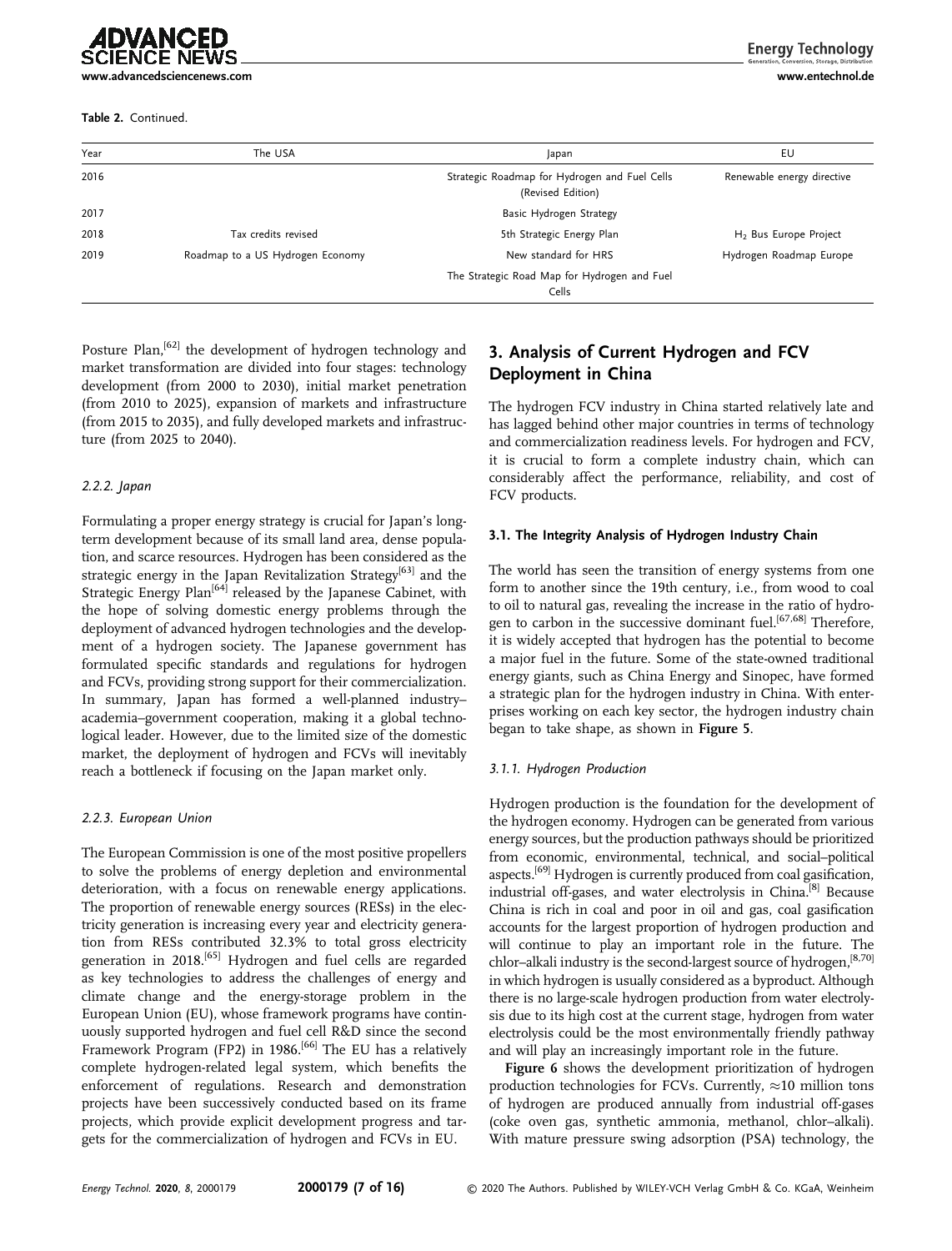

**Energy Technology** 

| <b>Compressed gaseous hydrogen</b><br>Snowman Group, Furui Special<br>Equipment | Cryogenic liquid hydrogen<br>Furui Hydrogen Power Equipment | <b>Sorbent material</b><br>Hynertech | On-board hydrogen storage<br>Furui Special Equipment<br>Sinomatech, Tianhai Industry |  |
|---------------------------------------------------------------------------------|-------------------------------------------------------------|--------------------------------------|--------------------------------------------------------------------------------------|--|
| <b>Hydrogen</b> storage                                                         |                                                             |                                      |                                                                                      |  |
| <b>Hydrogen production</b>                                                      | <b>Hydrogen transportation</b>                              | <b>Hydrogen refueling</b>            | <b>Fuel cell vehicle</b>                                                             |  |
| <b>Coal gasification</b>                                                        | Compressed gaseous / tube trailor                           | Shanghai Sunwise                     | <b>Commercial vehicle</b>                                                            |  |
| China Energy, Sinopec, Huachang                                                 | CIMC Enric, Sunrui Special                                  |                                      | Foton, Feichi Bus,                                                                   |  |
| Chemical                                                                        | Equipment, Sinopec                                          | Shanghai Hyfun                       | <b>Zhongtong Bus</b>                                                                 |  |
| <b>By-product hydrogen</b><br>Sinopec, Huachang Chemical,                       | liquid hydrogen by tank                                     |                                      | <b>Yutong Bus</b>                                                                    |  |
| Oriental Energy, Meijin Energy,                                                 | Furui Hydrogen Power Equipment                              | Sinosynergy Power                    | <b>Passenger</b> vehicle                                                             |  |
| Jinneng Science&Tehnology                                                       | <b>Pipeline transportation</b>                              | Furui Special Equipment              | SAIC. FAW. GWM                                                                       |  |
| <b>Water Electrolysis</b>                                                       |                                                             |                                      |                                                                                      |  |

Figure 5. Main enterprises in each sector of the hydrogen industry chain.



Figure 6. Projections for hydrogen production in the future.

costs of producing hydrogen from industrial off-gases are relatively low compared with other production pathways. Thus, based on the cost and technology readiness level, it is and will be a dominant hydrogen source for FCVs. The curtailment of renewable electricity is a huge problem and waste in China. For example, the curtailed hydroelectricity in Sichuan and Yunnan is over 40 billion kWh per year. Producing hydrogen using the curtailed electricity is the most environmentally friendly production pathway. China has abundant coal reserves, and it is crucial to develop clean coal technologies. With the advancements in emission control technologies (carbon capture and storage, etc.), hydrogen from coal will also contribute to the development of the hydrogen economy in China.

#### 3.1.2. Hydrogen Storage and Delivery

Hydrogen storage and delivery are the key factors in the hydrogen economy, and they affect the energy efficiency and cost. There are three main methods to deliver hydrogen from a centralized factory to a refueling station: compressed hydrogen, cryogenic liquid hydrogen, and solid-state hydrogen. Compressed and cryogenic hydrogen storage are technically

mature. Magnesium hydride is one of the most promising materials for solid-state hydrogen storage. All of them, however, still face challenges of low energy efficiency and high cost.<sup>[71]</sup>

Compressed hydrogen via tube trailers is the most common method of hydrogen delivery in China, partially because of the standards and regulation restrictions. Due to its low-cost and mature technology, compressed hydrogen will continue to be the most common form of hydrogen delivery, on-board hydrogen storage, and hydrogen storage at HRSs in the shortto-medium term. Although liquid hydrogen has not been permitted for civil use, it is widely accepted that liquid hydrogen, due to its high density, is a preferred form for medium-distance hydrogen transportation and high-volume storage. Some enterprises in China have already developed hydrogen liquefaction technology and products. Materialbased hydrogen storage shows great advantage in terms of volumetric density, making it have great potential for shortdistance and small-scale hydrogen storage and delivery in the future. The three methods above are suitable for shortto medium-distance transportation. When it comes to longdistance transportation, however, pipeline transportation is a better choice for a nationwide hydrogen society. For now,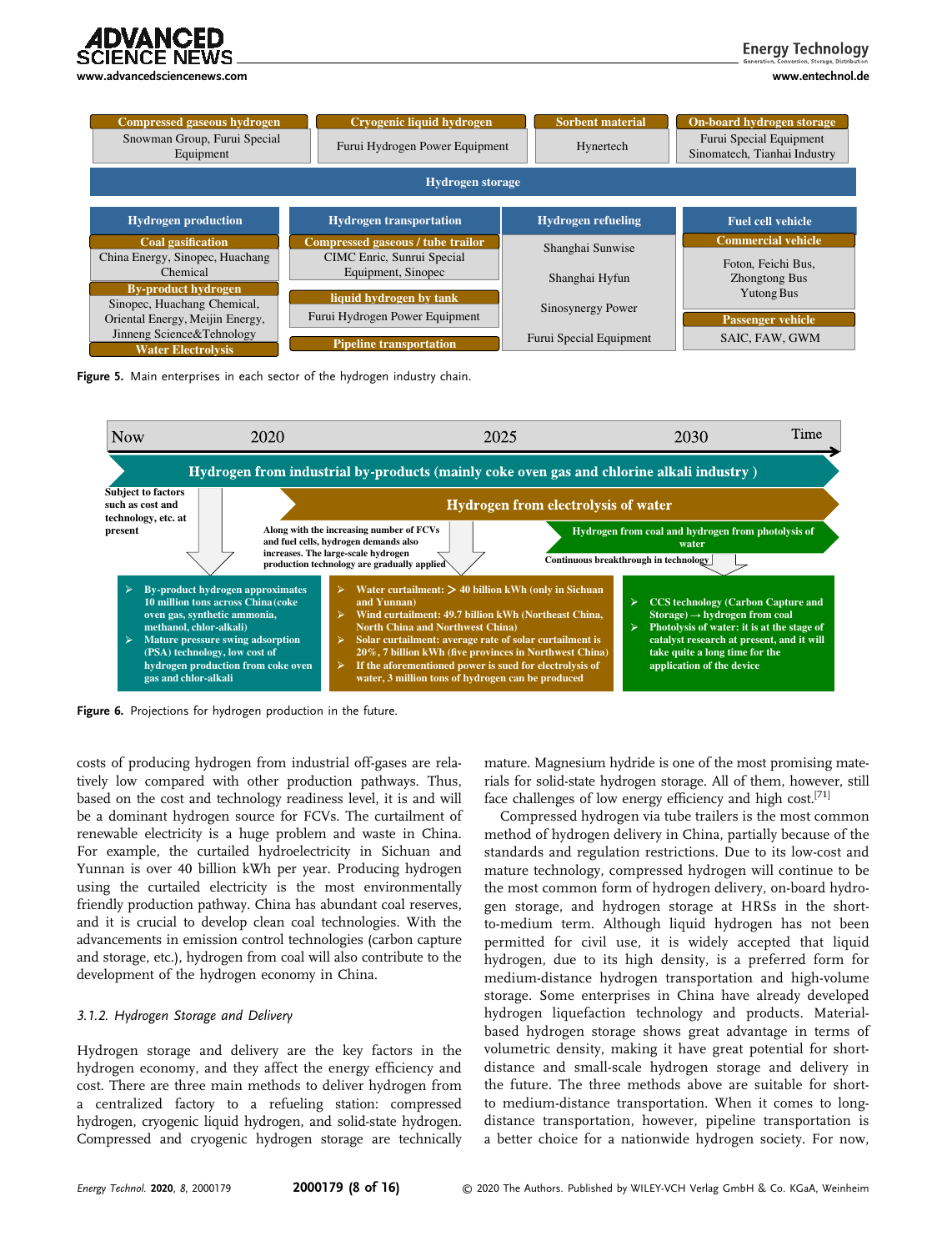



Figure 7. Future application scenarios of hydrogen storage.

only 100 km of pipelines have been laid in China<sup>[8]</sup> for demonstration purpose (Figure 7).

#### 3.1.3. Hydrogen Refueling

HRSs are pivotal connections between hydrogen supplies and hydrogen applications. HRSs can be categorized into two types according to the hydrogen sources: off-site HRSs, in which the hydrogen is produced in a centralized hydrogen production factory, and on-site HRSs, in which the hydrogen is produced inside the station. The development of HRS is mainly subject to the construction cost, the economics of the operation, and the floor space required. The hydrogen cost varies tremendously depending on the HRS type and scale. On-site hydrogen production can result in a lower hydrogen cost.[72] Currently, on-site hydrogen production is not allowed in commercial HRSs in China according to the existing regulations.

#### 3.2. The Integrity Analysis of FCV Industry Chain

Supported by the government demonstration projects, FCVs could be firstly deployed in CV fleets. Some bus original equipment manufacturers (OEMs), such as Foton, Feichi, Zhongtong, and Yutong, have already completed the R&D of a series of fuel cell bus models, and the fuel cell buses have come into operation in commercial bus lines in some regions in China. In terms of passenger vehicles (PVs), the Shanghai Automotive Industry Corporation (SAIC) has formed two vehicle platforms, and Great Wall Motors (GWM) and First Automotive Workshop (FAW) released their R&D plans. With the large market of logistics and public transport in China, CVs will be the preferred sector to deploy FCVs in the short term due to their lower cost sensitivity and easy-to-manage centralized hydrogen refueling.

Due to the lag in stack performance and the development of balance of plant (BOP) components, there are substantial gaps in the technology readiness level of fuel cell systems between China and foreign countries. As shown in Figure 8, companies in China have grasped the key technologies of fuel cell systems but still lag behind foreign companies in fuel cell performance and durability. Several representative fuel cell system companies, such as SinoHytec and Sunrise Power, have mature technologies in system integration. For the upstream, however, the domestic component enterprises are relatively small in scale. Some core parts such as bipolar plates are still in the R&D stage. There are still no mature products for key BOPs in China, for example, air compressors and hydrogen circulating pumps, which are crucial to the power density of the fuel cell system. The high technical requirements for compressors and circulating pumps as well as the great difficulties in making breakthroughs in core technologies hindered the development of fuel cell systems. As a result, the foreign hydrogen and fuel cell technologies are necessary for the development of the Chinese FCV industry.



Figure 8. Main enterprises in each sector of the fuel cell industry chain.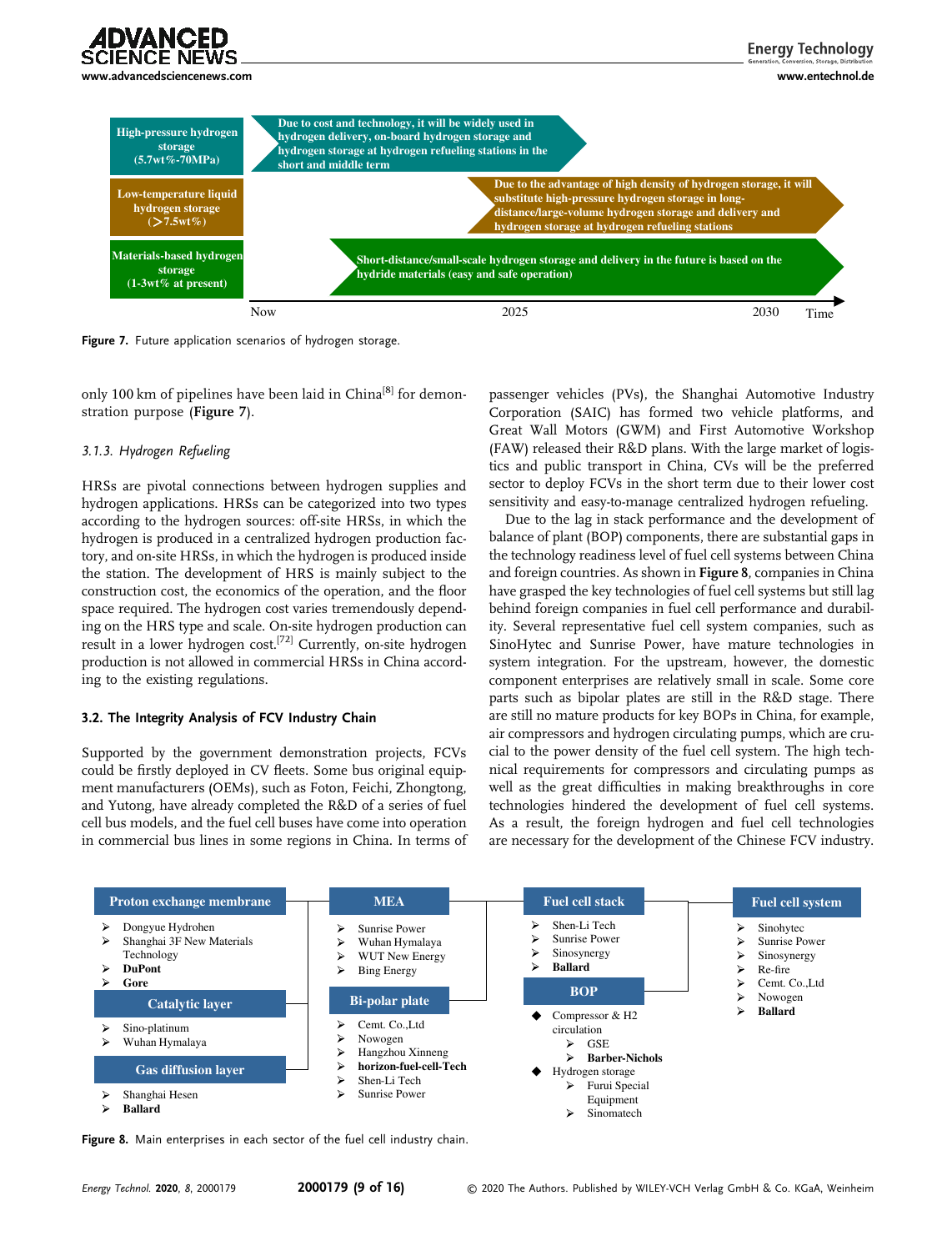

#### 3.3. Key Issues in the Development of the Hydrogen FCV Industry

#### 3.3.1. Hydrogen Infrastructure Operation Analysis

The lack of hydrogen infrastructure is one of the key factors that hinders the commercialization of FCVs. By the end of 2018, there were 23 HRSs in operation in China,<sup>[8]</sup> located in four hydrogen energy clusters: Beijing–Tianjin–Hebei, the Yangtze River Delta, the Pearl River Delta, and Central China. Despite the high increasing rate of HRSs, the hydrogen supply is far behind the demands of FCVs. The popularization of HRSs is mainly restricted by the construction cost, the economics of operation, and the management policies. The high cost of HRS is mainly due to the high price of refueling equipment, small station capacity, a lack of economy of scale, and low utilization of the refueling capacity,<sup>[73]</sup> which is a major problem for the hydrogen industry worldwide. At present, the development of FCVs in China is in the initial stage, and most of the refueling services are provided for fuel cell buses for limited demonstration purposes, resulting in the poor economy of HRSs. The imperfections of management policies throughout construction and operation also impede the development of hydrogen infrastructure in China. In fact, it is incredibly difficult to obtain approvals for land, construction, and operation because of the ambiguous governing authorities, regulations, and standards. Considering the national energy strategy, it is also very challenging to develop three independent sets of infrastructures (gasoline stations, charging stations, and hydrogen stations) due to the high investment and limited land resources (Figure 9).

The development of hydrogen infrastructure should be planned systematically and gradually. Restricted by the limited hydrogen availability and the current low efficiency of hydrogen transportation, the establishment of hydrogen refueling infrastructure should start in areas with sufficient hydrogen sources. The development of hydrogen energy infrastructure should also consider the local hydrogen production technology and FCV



Figure 9. HRSs in China by the end of 2018.

technology, and these three should be coordinated to avoid mutual constraints between the development of infrastructure and FCVs.

#### 3.3.2. FCV Application Analysis

Because of the limited refueling infrastructure, high cost, and technical challenges, the fuel cell technologies are mostly on the demonstration stage or early stage of commercialization. Compared with PVs, CVs are less cost sensitive and less dependent on infrastructure due to their relatively fixed driving routes. Therefore, the commercialization of FCVs could start in the CV sector in China.<sup>[74]</sup> The characteristics of the operation of CVs have determined that FCVs will be more practical than BEVs, and the introduction of an NEV credit policy for CVs will play a key role in promoting the application of fuel cell CVs in the future. As Figure 10 shows, fuel cell buses and special vehicles (mainly trucks) dominate the FCV market in China.<sup>[75]</sup> Fuel cell CVs have entered the market, starting from city buses and logistics vehicles, and will gradually extend to heavy-duty CVs.

Although commercial FCVs have been sold in the Chinese market, the number of FCVs in operation is still very small because of the limited HRSs, the high cost of hydrogen, and the imperfect regulations on hydrogen FCVs. FCVs also have the advantages of a high driving range and short refueling time. With the improvement of the industry chain and infrastructure, FCVs will gradually penetrate into the passenger car market. Technology breakthroughs and cost reduction are necessary for the large-scale commercialization of FCVs. Overall, FCVs are still in the early stage of market penetration with numerous demonstration projects guided by central and local governments. FCVs have tremendous market potential in China.

# 4. Hydrogen and FCV Technology Evaluation

#### 4.1. Potential for Energy Saving and Emissions Reduction

The life cycle assessment of FCV can scientifically measure to what extent FCs are energy efficient and environmentally sound, thus guiding the policymaking of governments and vehicle production of enterprises.<sup>[76]</sup> The application of FCVs should contribute to the improvement of energy efficiency and decrease GHG emissions. Although FCVs exhibit advantages over internal combustion engine vehicles (ICEVs) on energy efficiency and



Figure 10. Production and sale volume of FCVs in China.<sup>[78]</sup>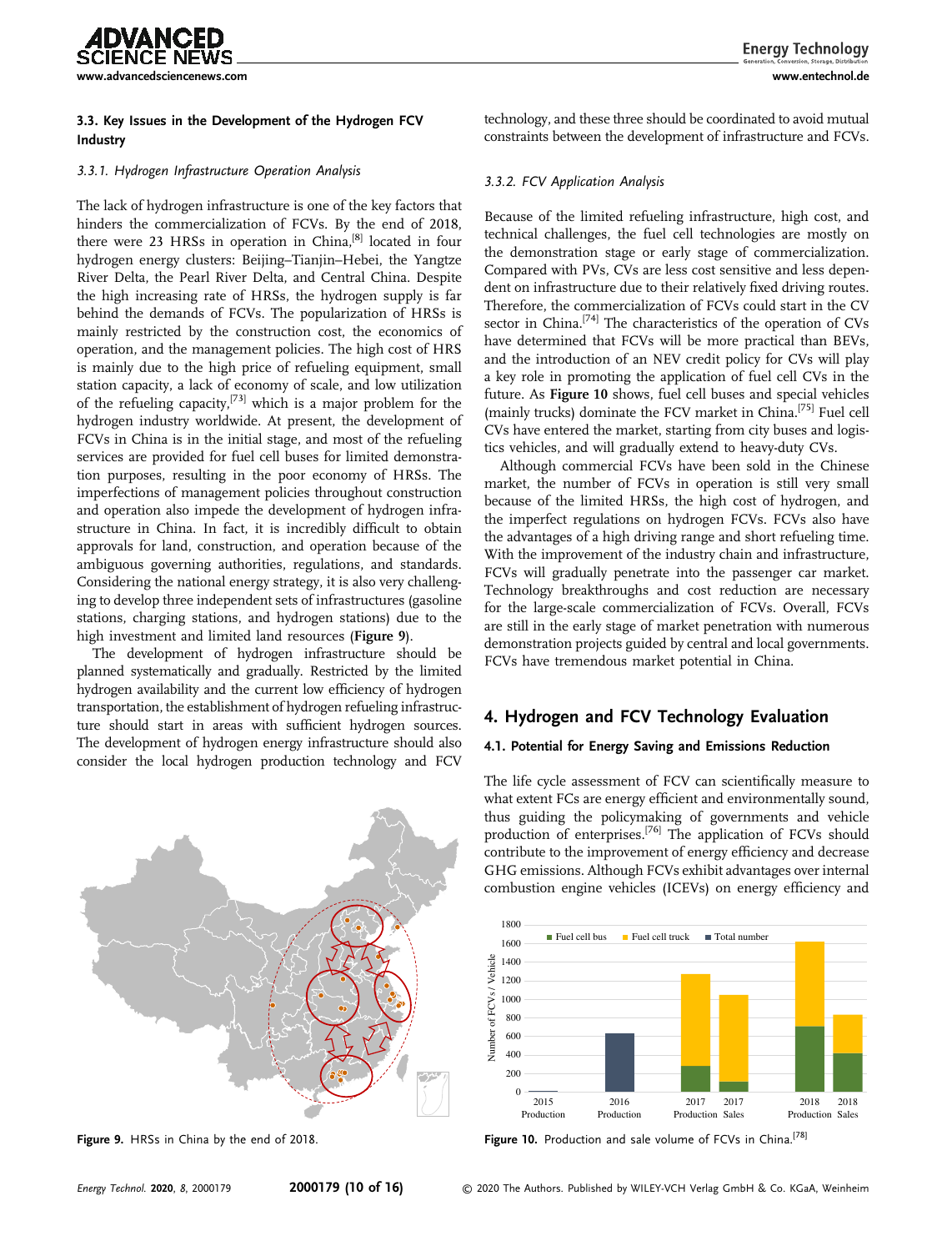

GHG emissions in the pump-to-wheel (PTW) stage, this is not always the case from a life cycle perspective.

Both the vehicle cycle and fuel cycle should be taken into consideration. From the vehicle life cycle perspective, the energy consumption and GHG emissions are unlikely favorable to FCVs when compared with ICEVs due to the system complexity when considering available techniques and technology readiness levels.[77,78] The components in a proton-exchange membrane fuel cells (PEMFC) vehicle are shown in Figure 11. Drivetrain, especially the fuel cell system, accounts for the largest proportion of total energy consumption and GHG emissions in vehicle life cycle.[79,80] The fuel cell system is composed of fuel cell stack and BOP. Fuel cell stack is the core part of the fuel cell system, whose structure is relatively complex. BOPs include air compressor, hydrogen circulation pump, and other parts. The production processes of fuel cell systems, hydrogen tanks, and other related components consume a variety of polymer materials, carbonfiber-reinforced plastics (CFRP), metals, and so on, most of which have a relatively high GHG emission density based on the current technical level, resulting in a high energy consumption and GHG emissions.<sup>[81]</sup>

Though the energy and environmental performance of FCV has a disadvantage compared with ICEV and BEV in vehicle life cycle, it can still improve its whole life cycle performance through the uses of clean hydrogen in fuel life cycle.<sup>[82]</sup> As Figure 11 shows, the life cycle energy consumption and GHG emissions show a rather pronounced variation with the energy structure, vehicle technologies, and driving patterns.<sup>[83-94]</sup> In Figure 12, the gasoline PVs demonstrate relatively concentrated performances on the aspects of energy consumption and GHG emissions as the vehicle models, driving patterns, and GHG emission densities are less differentiating among different studies. The scattered results of diesel ICEV and BEV are mainly caused by different vehicle models. The life cycle energy consumption and GHG emissions of FCV are influenced by many factors such as vehicle models, driving patterns, and hydrogen sources, leading to the great scattered results in different studies.

The most important factor affecting the results is the source of hydrogen energy, the GHG emission density which varies a lot considering different production methods. and different energy-system structures in different regions and time frames. Normally, the cleaner the energy source of hydrogen and the



Figure 11. PEMFC vehicle components and hierarchy, revised from a previous study. Reproduced with permission.<sup>[82]</sup> Copyright 2016, Elsevier Ltd.



Figure 12. Life cycle energy consumption and GHG emissions comparison between different vehicles. Dots represent PVs and triangles represent CVs. 1) ICEV (gasoline), 2) ICEV (diesel), 3) BEV (grid elec.), 4) FCV (coal), 5) FCV (NG), 6) FCV (grid elec.), 7) FCV (RES elec.).<sup>[83–94</sup>]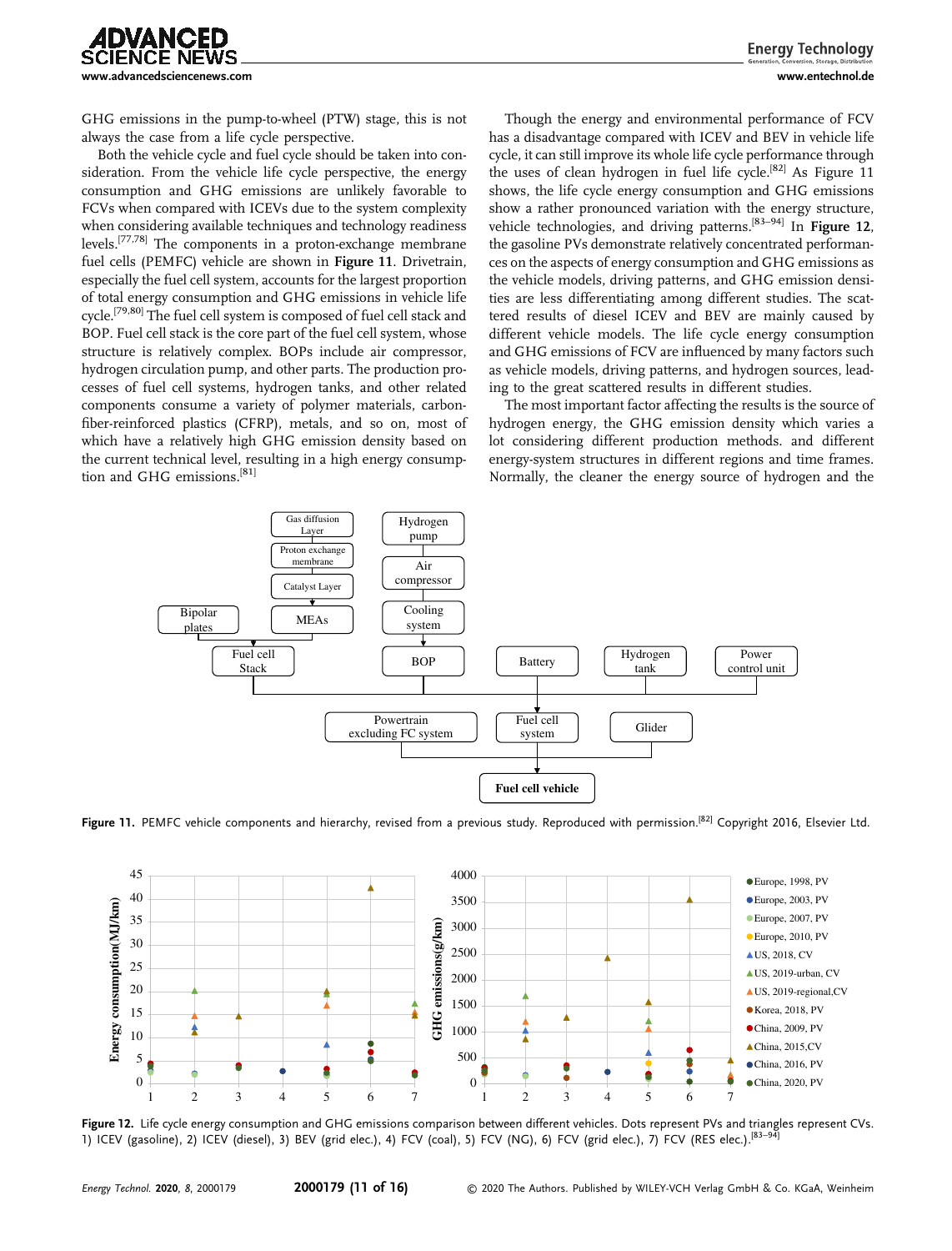

shorter the production chain, the lower the GHG emission density of hydrogen. Hao et al.<sup>[94]</sup> evaluated the energy consumption and GHG emissions of China's fuel cell buses in 2015 (China, 2015, CV in Figure 11). Under the energy structure of fuel cell technology at that time, FCVs using hydrogen produced by traditional production methods, that is coal gasification, steam methane reformation, and water electrolysis by grid mix, show a higher energy consumption and GHG emissions than diesel ICEV and BEV, whereas FCV using hydrogen produced from renewable energy shows better energy and environmental performances than those of diesel ICEV and BEV.

The vehicle segmentation obviously has a great impact on the absolute values of energy consumption and GHG emissions. The vehicle models and driving patterns are not explored in detail in the article as the assumptions in different studies vary greatly. In summary, with the optimization of hydrogen technology and the energy-system structure, the potential of FCV to reduce energy consumption and GHG emissions will rise in a period of time. Thus, it is important to ensure clean sources of hydrogen. The energy consumption and GHG emission intensity of hydrogen are strongly related to the production pathway and the regional energy structure. Usually, electrolysis with electricity from fossil fuels exhibits the worst life cycle GHG emissions. Many studies have been conducted in different energy contexts and the results varied depending on the share of renewable energy in the energy mix. Only when fueled with hydrogen produced from renewable sources such as biomass, wind, and solar can FCVs provide great potential to reduce energy consumption and GHG emissions.[95,96]

Table 3. Global sales and vehicle price of three FCV models in 2019.<sup>[100-103]</sup>

|                  | Hyundai NEXO | Toyota Mirai              | Honda Clarity Fuel Cell   |
|------------------|--------------|---------------------------|---------------------------|
| Sales (vehicles) | 4818         | 2407                      | 349                       |
| Price (\$)       | 58735        | \$389/month,<br>36 months | \$379/month,<br>36 months |
|                  |              | \$2,499 Due               | \$2,878 Due               |

#### 4.2. Economic Analysis of FCVs

Having been developed for decades, the cost of FCV is still too high, prohibiting the large-scale commercialization of FCVs. Although FCVs are far more expensive than other types of vehicles such as ICEVs and BEVs at the current stage, they hold great potential to be competitive in the future.<sup>[92,97-99]</sup> From a life cycle perspective, the cost of FCVs consists of the purchase cost, the fuel cost, and the maintenance cost, all of which significantly affect the market acceptance of FCVs.

#### 4.2.1. Purchase Cost

Table 3 shows the global sales<sup>[100]</sup> and vehicle price<sup>[101–103]</sup> of three FCV models in 2019, from which we can see that, at present, the price of FCV is higher than that of ICEV and BEV with the same level. The high purchase cost of FCV is mainly due to the high cost of the fuel cell system. Therefore, one of the solutions to the cost problem is to reduce the cost of the fuel cell system through technology improvement such as decreasing the Pt loading and increasing the active reaction areas.<sup>[104]</sup>

Small-scale production is another reason leading to the high purchase cost.<sup>[105]</sup> As Table 3 shows, in 2019, the global sales of FCVs only reached 7574, nowhere close to practical commercialization, resulting in the high purchase cost of FCV.

Thus, with different scale assumptions and technology selections, the cost evaluation can be quite different. With low-production-scale (1000 systems/year) and relatively immature technologies (technology level in 2013), the system cost could be as high as  $$280\,\text{kW}^{-1}$ .<sup>[106]</sup> Over the past two decades, the US Department of Energy (DOE) has conducted many researches in the cost evaluation of fuel cell systems. As shown in Figure 13, it is predicted by the US DOE that, with the improvement of technology and the increase in production volume, the fuel cell system cost could be reduced to  $$30 \text{ kW}^{-1}$ in 2025 at the annual production rate of 500 000 systems/ year,<sup>[61]</sup> thereby achieving cost parity between FCVs and ICEVs. In the past few years, different technologies have been applied to fuel cell systems due to the change in performance requirements



Figure 13. Fuel cell system cost estimation.<sup>[61,106]</sup>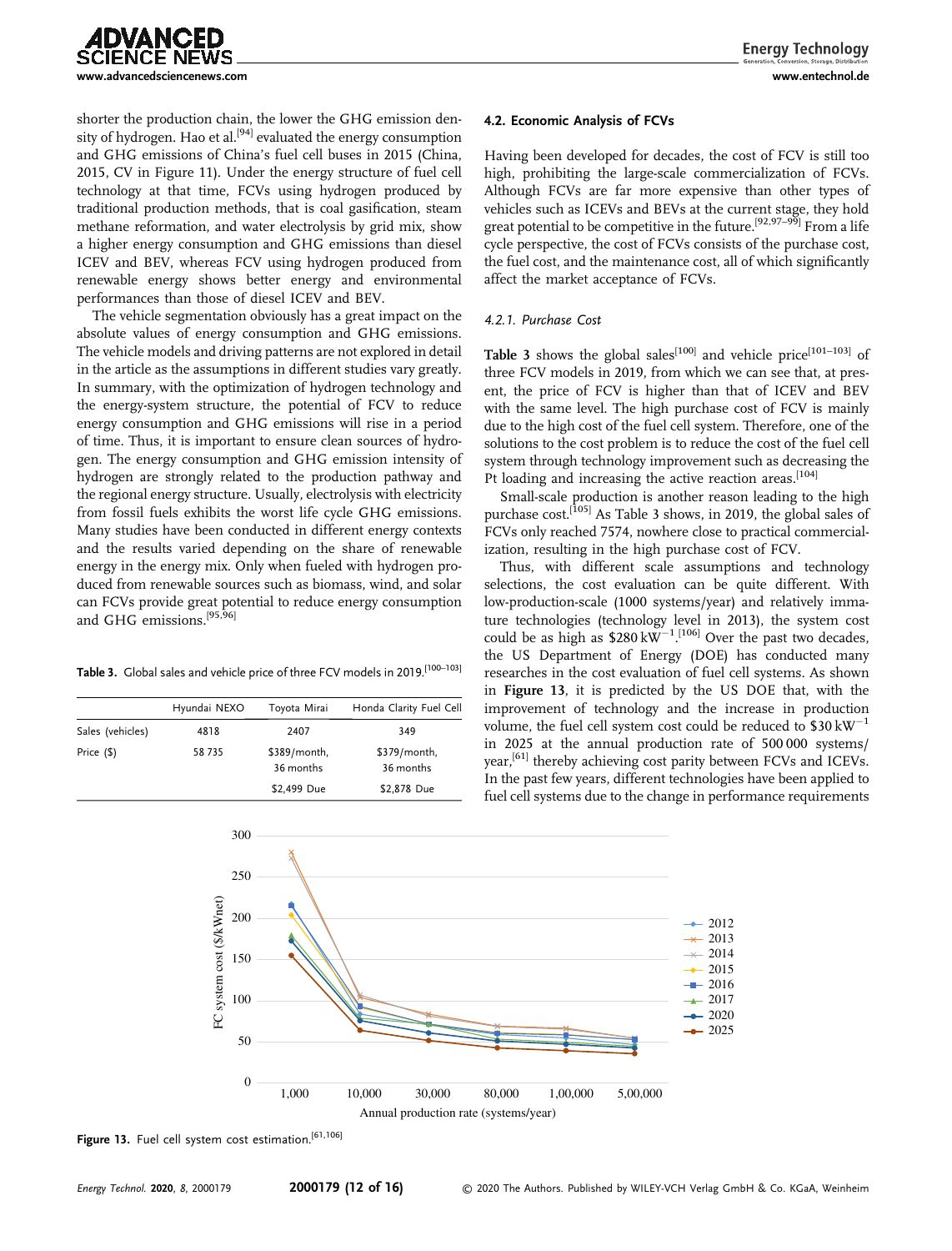



Figure 14. Hydrogen cost in China.<sup>[101]</sup>

of policies, so the costs didn't present a trend of decreasing steadily over time. In the future, namely 2020 and 2025 in the Figure 10, the technical level has been assumed to gain improvement to different extents, so the costs will be lower. In contrast, the cost reduction caused by scale effect is more significant. However, there are significant uncertainties in the projection of the FCV market, as some experts believe that reaching a production volume of 500 000 units per year is very challenging in the short term. The FC cost target of the US DOE could fall short in 2020, whereas the ultimate targets could be met in the future.<sup>[107]</sup>

#### 4.2.2. Fuel Cost

Both the production methods and applications have significant influences on the cost of hydrogen. Currently, hydrogen generated from fossil fuels (coal gasification) dominates the market due to its low production cost. As shown in **Figure 14**,<sup>[108]</sup> the hydrogen cost consists of production cost, transportation cost hydrogen cost consists of production cost, transportation cost, and refueling cost. The production costs are quite different in terms of different production technologies. Industry byproduct hydrogen has a high cost advantage. The cost of byproduct hydrogen together with purification is only about 8-14 yuan  $kg^{-1}$ . Currently in China, hydrogen from fossil fuels such as coal costs lower than other traditional methods at the cost of 10-15 yuan  $kg^{-1}$ . Hydrogen from water electrolysis is more costly than other methods. The electricity consumption used in water electrolysis is about 5–5.5 kWh  $Nm^{-3}$  hydrogen. Therefore, the cost of hydrogen from renewable electricity, industrial electricity, and valley electricity is about 10, 38, and 20–22 yuan  $kg^{-1}$ , respectively. Transportation, assumed to be delivered 100 km by the tube trailer, costs about 10 yuan kg<sup>-1</sup> and refueling costs 10 yuan kg<sup>-1</sup> because of the high price of the equipment at the refueling station. Transportation and refueling account for a larger proportion of the total cost compared with hydrogen production, leading to a high end-use cost of 35–50 yuan  $kg^{-1}$ .

From the application perspective, using hydrogen as a transportation fuel is still uneconomical at the current stage.<sup>[109]</sup> With cost reductions in hydrogen production, transportation, and refueling, and the advancements in FCV technology, hydrogen can be competitive for road transportation in the future.<sup>[110,111]</sup>

### 4.2.3. Maintenance Cost

Due to the unexpected defects of fuel cell systems, the current maintenance and repair (M&R) costs of FCVs are relatively high, resulting in a substantially higher total cost of ownership.<sup>[112]</sup> In addition, the drivetrains of FCVs have similar levels of complexities to those of ICEVs, so the M&R costs are also comparable between the two.[113] Improving the reliability of FCVs could lead to a significant reduction in the M&R cost.

In addition to the technology readiness level, the cost of FCV varies significantly with the production volume. Generally, the cost will decrease when the production scale increases. Scaling up fuel cell manufacturing can effectively reduce the life cycle cost of clean energy, as has been proven by solar photovoltaics in China.[114]

## 5. Conclusions

Hydrogen presents the possibility for the establishment of a lowcarbon society in the future energy landscape with its attribute of zero carbon content. Energy can be stored in the form of hydrogen at a large scale for a long time, overcoming the limitations of current renewable energy storage. Hydrogen can be produced from fossil fuels and RESs and can be used widely in the areas of energy storage, transportation, and chemical industry. Rich in hydrogen supply, China has great potential to form a regional hydrogen society. FCVs are one of the most important applications of hydrogen energy in the transportation sector. Therefore, the development of hydrogen FCVs plays an important role in the development of the hydrogen society.

At present, from a global perspective, many countries have policies to promote the development of hydrogen and FCVs at different supportive levels. Aiming at promoting the commercial application of hydrogen and FCVs, the policies of the Chinese central government are more focused on the supply side rather than the demand side. Guided by the central government, local governments actively respond to national policies with local industry plans, subsidy policies, and FCV demonstration operation projects, which are conducive to the formation of regional hydrogen FCV industry chains. Hydrogen and FCV industrial clusters have taken shape in the Yangtze River Delta, the Pearl River Delta, and the Beijing–Tianjin–Hebei regions in China.

However, it has been difficult to lay a solid foundation for the hydrogen and FCV industries because their industry chains involve many complicated procedures. With the involvement of relevant traditional energy enterprises, China's hydrogen FCV industry chain has taken shape. In terms of fuel cell technologies, China is still far behind foreign rivals and should make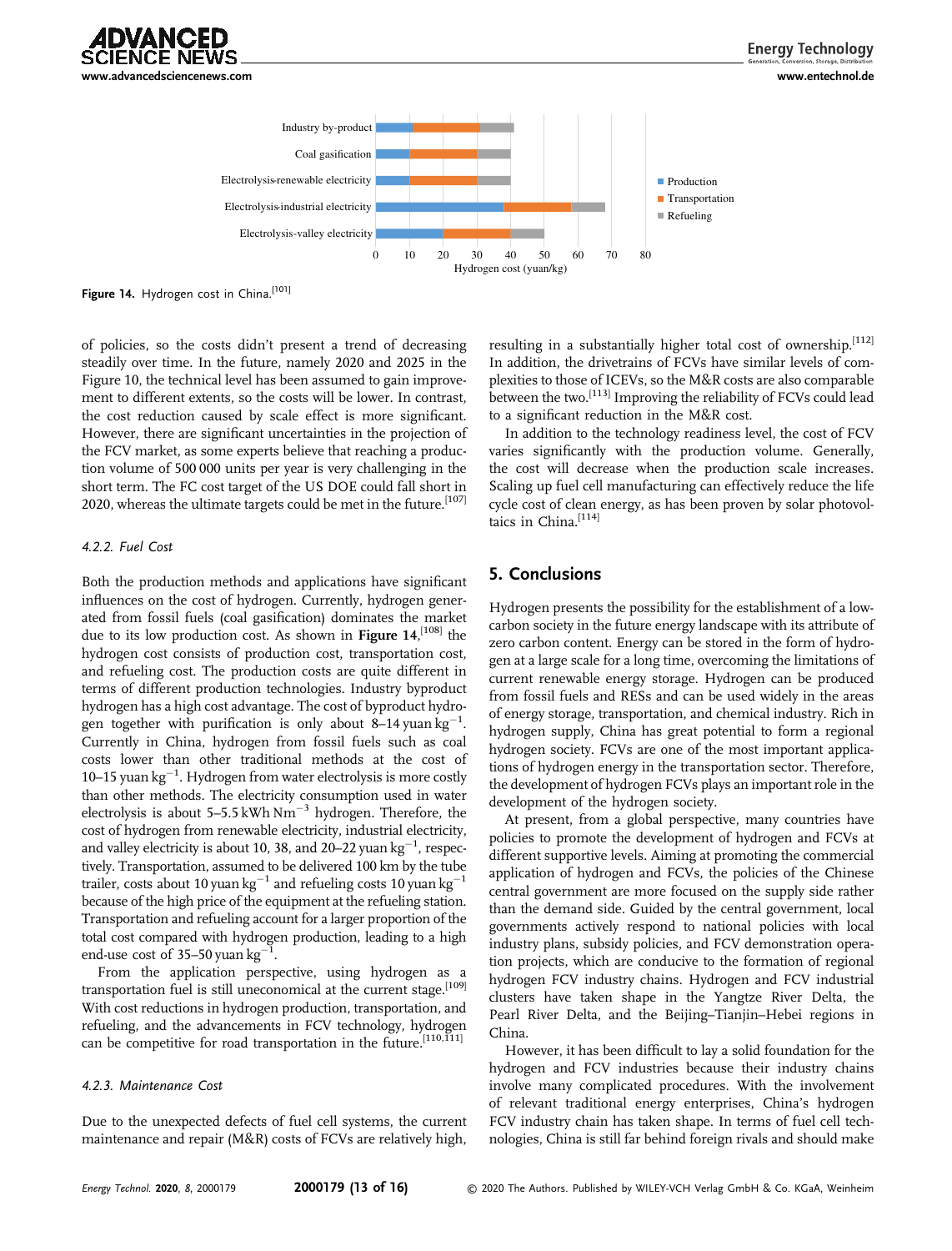**advanced** NCE NEWS [www.advancedsciencenews.com](http://www.advancedsciencenews.com) [www.entechnol.de](http://www.entechnol.de)

greater efforts to tackle technical problems. The commercialization of FCVs in China still faces significant challenges.

Due to their high energy and power densities, fuel cells have superior advantages over battery for medium- and heavy-duty vehicles travelling long distances, and China has established a strategy to form an early-stage FCV market for CVs and then expand to the PV market. The FCV market has developed rapidly in the past two years. With the leading role of the central and local governments, various regional FCV demonstration projects have been initiated in Beijing, Shanghai, Jiangsu, and other cities. It can be seen that the fuel cell CVs have entered the market, starting from transit buses and logistic vehicles, and will gradually extend to applications in heavy-duty CVs.

The deployment of hydrogen and FCVs serves the goal of reducing the dependence on fossil fuels and reducing GHG emissions but whether FCVs can completely solve the energy and environmental issues remains unclear. FCVs can only achieve zero emissions in the usage phase, whereas the life cycle emissions still depend on each country's energy mix. In China, the GHG emission intensity of hydrogen is generally higher than that of fossil fuels such as diesel. Therefore, to ensure the ability of FCVs to save energy and reduce GHG emissions, it is essential to establish a hydrogen energy industry chain based on a clean energy system. From the economic perspective, currently, FCVs cost a lot more than other vehicle technologies. Therefore, reducing the cost of ownership and improving system reliability through technology improvement are prerequisites for the largescale commercialization of FCVs.

### Acknowledgements

This study was sponsored by the National Natural Science Foundation of China (71774100, 71690241, and 71403142). The authors also thank Saudi Aramco for generous financial support.

# Conflict of Interest

The authors declare no conflict of interest.

## Keywords

fuel cell vehicles, hydrogen fuel cells, industry chains

Received: February 22, 2020 Revised: May 8, 2020 Published online: June 17, 2020

- [1] International Energy Agency, World Energy Balances: Overview, 2019 ed., International Energy Agency, Paris 2019.
- [2] International Energy Agency,  $CO<sub>2</sub>$  Emissions From Fuel Combustion, 2018, International Energy Agency, Paris 2019.
- [3] CO2 Emissions | Global Carbon Atlas, [http://www.globalcarbonatlas.](http://www.globalcarbonatlas.org/en/CO2-emissions) [org/en/CO2-emissions](http://www.globalcarbonatlas.org/en/CO2-emissions) (accessed: September 2019).
- [4] Pledges And Targets | Climate Action Tracker, [https://climateaction](https://climateactiontracker.org/countries/china/pledges-and-targets/) [tracker.org/countries/china/pledges-and-targets/](https://climateactiontracker.org/countries/china/pledges-and-targets/) (accessed: September 2019).
- [5] Analysis of Chinese Automotive Industry Situation in 2018, [http://](http://www.caam.org.cn/search/con_5221202.html) [www.caam.org.cn/search/con\\_5221202.html](http://www.caam.org.cn/search/con_5221202.html) (accessed: September 2019).
- [6] I. Staffell, D. Scamman, A. V. Abad, P. Balcombe, P. E. Dodds, P. Ekins, N. Shah, K. R. Ward, Energy Environ. Sci. 2019, 12, 463.
- [7] M. Z. Jacobson, W. G. Colella, D. M. Golden, Science 2005, 308, 1901.
- [8] China Hydrogen Alliance, White Paper on Hydrogen Energy and Fuel Cell Industry in China, China Hydrogen Alliance, Beijing 2019.
- [9] R. K. Dixon, X. Wang, M. Q. Wang, J. Wang, Z. Zhang, in Mitigation and Adaptation Strategies for Global Change, vol. 16, Springer, Cham 2011, pp. 775-789.
- [10] Notice on financial support policies for the promotion of new energy vehicles in 2016-2020, [http://jjs.mof.gov.cn/zhengwuxinxi/](http://jjs.mof.gov.cn/zhengwuxinxi/zhengcefagui/201504/t20150429_1224515.html) [zhengcefagui/201504/t20150429\\_1224515.html](http://jjs.mof.gov.cn/zhengwuxinxi/zhengcefagui/201504/t20150429_1224515.html) (accessed: September 2019).
- [11] Measures for the Parallel Administration of the Average Fuel Consumption and New Energy Vehicle Credits of Passenger Vehicle Enterprises, [http://www.gov.cn/xinwen/2017-09/28/content\\_](http://www.gov.cn/xinwen/2017-09/28/content_5228217.htm) [5228217.htm](http://www.gov.cn/xinwen/2017-09/28/content_5228217.htm) (accessed: September 2019).
- [12] Notice on Requesting Public Comments on Amendments to Measures for the Parallel Administration of the Average Fuel Consumption and New Energy Vehicle Credits of Passenger Vehicle Enterprises, [http://www.miit.gov.cn/n1146285/n1146352/](http://www.miit.gov.cn/n1146285/n1146352/n3054355/n3057585/n3057589/c7027601/content.html) [n3054355/n3057585/n3057589/c7027601/content.html](http://www.miit.gov.cn/n1146285/n1146352/n3054355/n3057585/n3057589/c7027601/content.html) (accessed: September 2019).
- [13] Equipment Industry Department of MIIT held a Symposium about Credit Measurements of Energy-Saving and New Energy Commercial Vehicle, [http://www.miit.gov.cn/n1146285/n1146352/](http://www.miit.gov.cn/n1146285/n1146352/n3054355/n3057585/n3057589/c6022804/content.html) [n3054355/n3057585/n3057589/c6022804/content.html](http://www.miit.gov.cn/n1146285/n1146352/n3054355/n3057585/n3057589/c6022804/content.html) (accessed: September 2019).
- [14] State Long-term Scientific and Technological Development Plan, [http://www.gov.cn/jrzg/2006-02/09/content\\_183787.htm](http://www.gov.cn/jrzg/2006-02/09/content_183787.htm) (accessed: September 2019).
- [15] Inform on the issuance of energy-saving and new energy vehicles industry development plan (2012–2020), [http://www.gov.cn/zwgk/](http://www.gov.cn/zwgk/2012-07/09/content_2179032.htm) [2012-07/09/content\\_2179032.htm](http://www.gov.cn/zwgk/2012-07/09/content_2179032.htm) (accessed: September 2019).
- [16] Notice on Issuing the Program of Action for the Energy Development Strategy (2014–2020), [http://www.gov.cn/zhengce/content/2014-](http://www.gov.cn/zhengce/content/2014-11/19/content_9222.htm) [11/19/content\\_9222.htm](http://www.gov.cn/zhengce/content/2014-11/19/content_9222.htm) (accessed: September 2019).
- [17] Inform on the issuance of <made in China 2025>, [http://www.](http://www.gov.cn/zhengce/content/2015-05/19/content_9784.htm) [gov.cn/zhengce/content/2015-05/19/content\\_9784.htm](http://www.gov.cn/zhengce/content/2015-05/19/content_9784.htm) (accessed: September 2019).
- [18] Innovation action plan of energy technology revolution(2016–2030), [http://www.ndrc.gov.cn/zcfb/zcfbtz/201606/t20160601\\_806201.html](http://www.ndrc.gov.cn/zcfb/zcfbtz/201606/t20160601_806201.html) (accessed: September 2019).
- [19] The 13th Five-Year National Plan for the Development of Strategic Emerging Industries, [http://www.gov.cn/zhengce/content/2016-12/](http://www.gov.cn/zhengce/content/2016-12/19/content_5150090.htm) [19/content\\_5150090.htm](http://www.gov.cn/zhengce/content/2016-12/19/content_5150090.htm) (accessed: September 2019).
- [20] The 13th Five-Year Plan on Energy Development, [http://www.](http://www.ndrc.gov.cn/zcfb/zcfbtz/201701/t20170117_835278.html) [ndrc.gov.cn/zcfb/zcfbtz/201701/t20170117\\_835278.html](http://www.ndrc.gov.cn/zcfb/zcfbtz/201701/t20170117_835278.html) (accessed: September 2019).
- [21] The Medium and Long-Term Development Plan on Automotive Industry, [http://www.miit.gov.cn/n1146285/n1146352/n3054355/](http://www.miit.gov.cn/n1146285/n1146352/n3054355/n3057585/n3057592/c5599771/content.html) [n3057585/n3057592/c5599771/content.html](http://www.miit.gov.cn/n1146285/n1146352/n3054355/n3057585/n3057592/c5599771/content.html) (accessed: September 2019).
- [22] Announcement on Requesting Public Comments on the Catalogue for Guiding Industry Restructuring (2019 Version, Consultation Paper), [http://www.ndrc.gov.cn/yjzx/yjzx\\_add\\_fgs.jsp?SiteId](http://www.ndrc.gov.cn/yjzx/yjzx_add_fgs.jsp?SiteId=318)=[318](http://www.ndrc.gov.cn/yjzx/yjzx_add_fgs.jsp?SiteId=318) (accessed: September 2019).
- [23] Provisions on the Access Administration of New Energy Vehicle Manufacturers and Products, [http://www.miit.gov.cn/n1146295/](http://www.miit.gov.cn/n1146295/n1146557/c5462995/content.html) [n1146557/c5462995/content.html](http://www.miit.gov.cn/n1146295/n1146557/c5462995/content.html) (accessed: September 2019).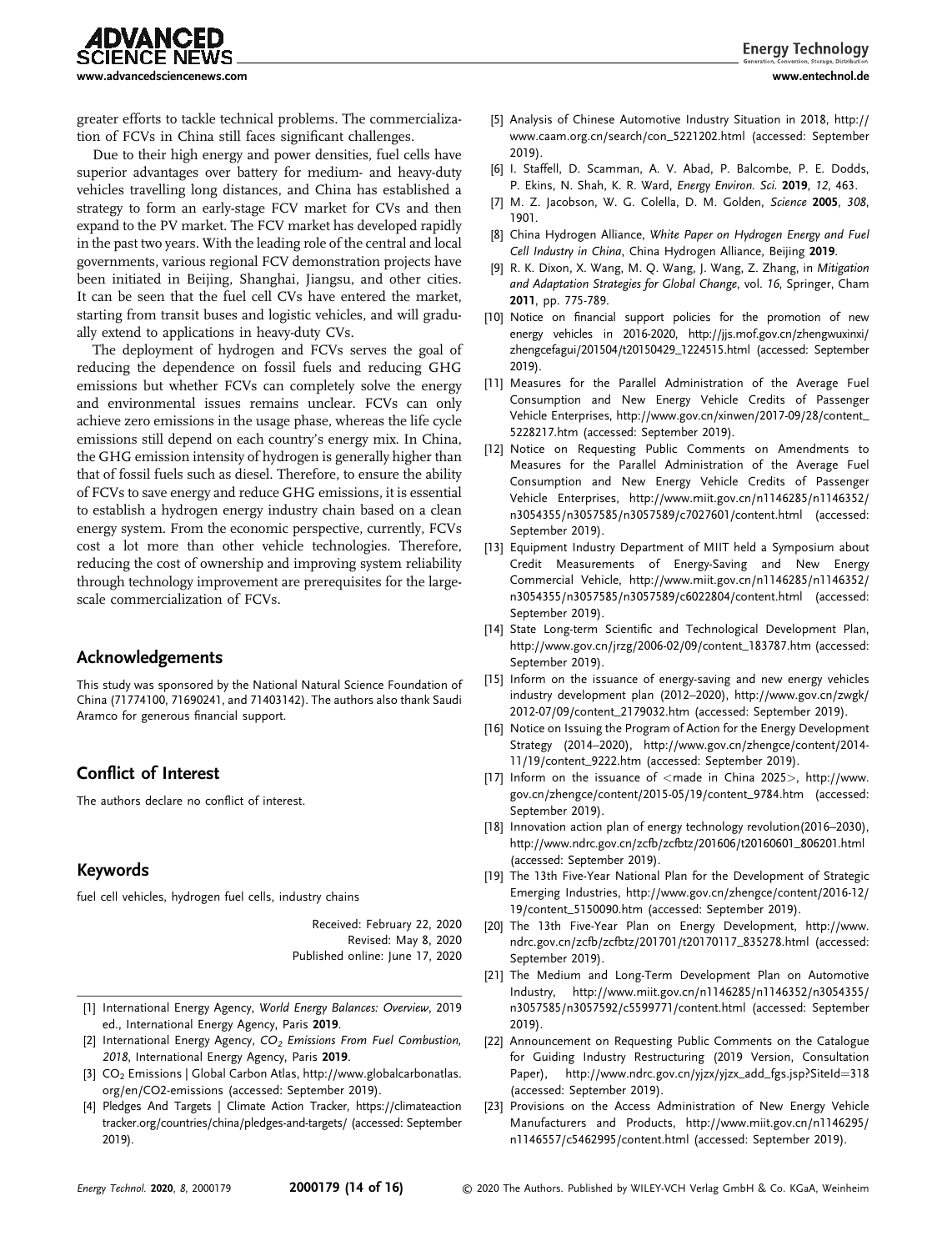**Energy Technology** 

**4DVANCED** 

- [24] Catalogue of Industries for Guiding Foreign Investment, [http://www.](http://www.ndrc.gov.cn/zcfb/zcfbl/201706/W020170628553266458339.pdf) [ndrc.gov.cn/zcfb/zcfbl/201706/W020170628553266458339.pdf](http://www.ndrc.gov.cn/zcfb/zcfbl/201706/W020170628553266458339.pdf) (accessed: September 2019).
- [25] Opinions on Improving Investment project management of automotive industry, [http://www.ndrc.gov.cn/zcfb/zcfbtz/201706/t20170612\\_](http://www.ndrc.gov.cn/zcfb/zcfbtz/201706/t20170612_850509.html) [850509.html](http://www.ndrc.gov.cn/zcfb/zcfbtz/201706/t20170612_850509.html) (accessed: September 2019).
- [26] Catalogue of Technologies and Products Encouraged for Import, [http://www.ndrc.gov.cn/zwfwzx/tztg/201711/t20171123\\_867550.html](http://www.ndrc.gov.cn/zwfwzx/tztg/201711/t20171123_867550.html) (accessed: September 2019).
- [27] Special Administrative Measures (Negative List) for the Access of Foreign Investment, [http://www.ndrc.gov.cn/zcfb/zcfbl/201806/](http://www.ndrc.gov.cn/zcfb/zcfbl/201806/W020180628640822720353.pdf) [W020180628640822720353.pdf](http://www.ndrc.gov.cn/zcfb/zcfbl/201806/W020180628640822720353.pdf) (accessed: September 2019).
- [28] Provisions on the Administration of Investments in the Automotive Industry, [http://www.ndrc.gov.cn/zcfb/zcfbl/201812/t20181218\\_](http://www.ndrc.gov.cn/zcfb/zcfbl/201812/t20181218_922872.html) [922872.html](http://www.ndrc.gov.cn/zcfb/zcfbl/201812/t20181218_922872.html) (accessed: September 2019).
- [29] Fiscal Subsidization Fund Management Interim Measures of Energy-Saving and New Energy Vehicle Demonstration and Extension, [http://www.mof.gov.cn/zhengwuxinxi/caizhengwengao/](http://www.mof.gov.cn/zhengwuxinxi/caizhengwengao/2009niancaizhengbuwengao/caizhengwengao2009dierqi/200904/t20090413_132178.html) [2009niancaizhengbuwengao/caizhengwengao2009dierqi/200904/](http://www.mof.gov.cn/zhengwuxinxi/caizhengwengao/2009niancaizhengbuwengao/caizhengwengao2009dierqi/200904/t20090413_132178.html) [t20090413\\_132178.html](http://www.mof.gov.cn/zhengwuxinxi/caizhengwengao/2009niancaizhengbuwengao/caizhengwengao2009dierqi/200904/t20090413_132178.html) (accessed: September 2019).
- [30] Guiding Opinions on Accelerating Promotion and Application of New-Energy Vehicles, [http://www.gov.cn/zhengce/content/2014-07/](http://www.gov.cn/zhengce/content/2014-07/21/content_8936.htm) [21/content\\_8936.htm](http://www.gov.cn/zhengce/content/2014-07/21/content_8936.htm) (accessed: September 2019).
- [31] Notice on Improving the Fiscal Subsidy Policies for the Promotion and Application of New Energy Vehicles, [http://jjs.mof.gov.cn/](http://jjs.mof.gov.cn/zhengwuxinxi/zhengcefagui/201802/t20180213_2815574.html) [zhengwuxinxi/zhengcefagui/201802/t20180213\\_2815574.html](http://jjs.mof.gov.cn/zhengwuxinxi/zhengcefagui/201802/t20180213_2815574.html) (accessed: September 2019).
- [32] Notice on Further Improving the Fiscal Subsidy Policies for the Promotion and Application of New Energy Vehicles, [http://www.](http://www.mof.gov.cn/mofhome/jiangxi/lanmudaohang/zhengcefagui/201903/t20190329_3208912.html) [mof.gov.cn/mofhome/jiangxi/lanmudaohang/zhengcefagui/201903/](http://www.mof.gov.cn/mofhome/jiangxi/lanmudaohang/zhengcefagui/201903/t20190329_3208912.html) [t20190329\\_3208912.html](http://www.mof.gov.cn/mofhome/jiangxi/lanmudaohang/zhengcefagui/201903/t20190329_3208912.html) (accessed: September 2019).
- [33] Vehicle and Vessel Tax Law of the People's Republic of China, [http://www.moj.gov.cn/Department/content/2019-06/11/](http://www.moj.gov.cn/Department/content/2019-06/11/592_236653.html) [592\\_236653.html](http://www.moj.gov.cn/Department/content/2019-06/11/592_236653.html) (accessed: September 2019).
- [34] Announcement on the Exemption of Vehicle Purchase Tax on New Energy Vehicles, [http://szs.mof.gov.cn/zhengwuxinxi/zhengcefabu/](http://szs.mof.gov.cn/zhengwuxinxi/zhengcefabu/201408/t20140806_1123100.html) [201408/t20140806\\_1123100.html](http://szs.mof.gov.cn/zhengwuxinxi/zhengcefabu/201408/t20140806_1123100.html) (accessed: September 2019).
- [35] Announcement on the Exemption of Vehicle Purchase Tax on New Energy Vehicles, [http://szs.mof.gov.cn/zhengwuxinxi/zhengcefabu/](http://szs.mof.gov.cn/zhengwuxinxi/zhengcefabu/201712/t20171227_2788817.html) [201712/t20171227\\_2788817.html](http://szs.mof.gov.cn/zhengwuxinxi/zhengcefabu/201712/t20171227_2788817.html) (accessed: September 2019).
- [36] Electric vehicle key project of 863 program under 10th Five-Year Plan has been approved, [http://www.most.gov.cn/kjbgz/200602/](http://www.most.gov.cn/kjbgz/200602/t20060219_28821.htm) [t20060219\\_28821.htm](http://www.most.gov.cn/kjbgz/200602/t20060219_28821.htm) (accessed: September 2019).
- [37] Energy-saving and new energy vehicle key project of 863 program under 11th Five-Year Plan has been approved, [http://www.most.](http://www.most.gov.cn/kjbgz/201210/t20121008_97083.htm) [gov.cn/kjbgz/201210/t20121008\\_97083.htm](http://www.most.gov.cn/kjbgz/201210/t20121008_97083.htm) (accessed: September 2019).
- [38] Notice on Issuing Special Plan for Electric Vehicle Technology Development during the 12th Five Year Plan, [http://www.most.](http://www.most.gov.cn/tztg/201204/t20120420_93807.htm) [gov.cn/tztg/201204/t20120420\\_93807.htm](http://www.most.gov.cn/tztg/201204/t20120420_93807.htm) (accessed: September 2019).
- [39] Implementation Plan of New Energy Vehicle Key Project of Major National Research and Development Plans, [http://www.most.gov.](http://www.most.gov.cn/tztg/201502/t20150216_118251.htm) [cn/tztg/201502/t20150216\\_118251.htm](http://www.most.gov.cn/tztg/201502/t20150216_118251.htm) (accessed: September 2019).
- [40] Notice on Rewards of New Energy Vehicle Charging Facilities, [http://](http://www.mof.gov.cn/gp/xxgkml/jjjss/201411/t20141125_2512126.html) [www.mof.gov.cn/gp/xxgkml/jjjss/201411/t20141125\\_2512126.html](http://www.mof.gov.cn/gp/xxgkml/jjjss/201411/t20141125_2512126.html) (accessed: September 2019).
- [41] China National Institute of Standardization, National Technical Committee 309 on Hydrogen Energy of Standardization Administration of China, Blue Book on China Hydrogen Energy Industry Infrastructure Development, China Quality and Standards Press, Beijing, 2018.
- [42] Fuel cell vehicle Development Plan in Shanghai, [http://stcsm.sh.gov.](http://stcsm.sh.gov.cn/gk/ggjg/20701.htm) [cn/gk/ggjg/20701.htm](http://stcsm.sh.gov.cn/gk/ggjg/20701.htm) (accessed: September 2019).
- [43] Proposal of Wuhan Hydrogen Industry Development, [http://www.](http://www.gov.cn/xinwen/2018-01/21/content_5259104.htm) [gov.cn/xinwen/2018-01/21/content\\_5259104.htm](http://www.gov.cn/xinwen/2018-01/21/content_5259104.htm) (accessed: September 2019).
- [44] Instructions on Hydrogen Industry development in Suzhou (for Trial Implementation), [http://www.fgw.suzhou.gov.cn/szfgw\\_](http://www.fgw.suzhou.gov.cn/szfgw_new/infodetail/?infoid=8d25cb14-1443-400f-9c5d-18af186ab20a&categorynum=025001) [new/infodetail/?infoid](http://www.fgw.suzhou.gov.cn/szfgw_new/infodetail/?infoid=8d25cb14-1443-400f-9c5d-18af186ab20a&categorynum=025001)¼[8d25cb14-1443-400f-9c5d-18af186ab20a&](http://www.fgw.suzhou.gov.cn/szfgw_new/infodetail/?infoid=8d25cb14-1443-400f-9c5d-18af186ab20a&categorynum=025001) [categorynum](http://www.fgw.suzhou.gov.cn/szfgw_new/infodetail/?infoid=8d25cb14-1443-400f-9c5d-18af186ab20a&categorynum=025001)=[025001](http://www.fgw.suzhou.gov.cn/szfgw_new/infodetail/?infoid=8d25cb14-1443-400f-9c5d-18af186ab20a&categorynum=025001) (accessed: September 2019).
- [45] Notice on Issuing New Energy Industry Development Plan (2018-2028) of Shandong Province, [http://www.shandong.gov.cn/art/](http://www.shandong.gov.cn/art/2018/9/21/art_2259_28611.html?rsv_upd=1&from=singlemessage) [2018/9/21/art\\_2259\\_28611.html?rsv\\_upd](http://www.shandong.gov.cn/art/2018/9/21/art_2259_28611.html?rsv_upd=1&from=singlemessage)=[1&from](http://www.shandong.gov.cn/art/2018/9/21/art_2259_28611.html?rsv_upd=1&from=singlemessage)=[singlemessage](http://www.shandong.gov.cn/art/2018/9/21/art_2259_28611.html?rsv_upd=1&from=singlemessage) (accessed: September 2019).
- [46] Notice on Issuing the Action Plan of Accelerating Development and Application of Hydrogen Industry in Yunfu, [http://www.yunfu.](http://www.yunfu.gov.cn/menhuwangzhan/jcxxgk/zcfg/zfwm/1000329386) [gov.cn/menhuwangzhan/jcxxgk/zcfg/zfwm/1000329386](http://www.yunfu.gov.cn/menhuwangzhan/jcxxgk/zcfg/zfwm/1000329386) (accessed: September 2019).
- [47] Notice on Issuing Proposal of Foshan hydrogen industry development (2018-2030), [http://www.foshan.gov.cn/zwgk/zfgb/szfhj/](http://www.foshan.gov.cn/zwgk/zfgb/szfhj/201812/t20181207_7385223.html) [201812/t20181207\\_7385223.html](http://www.foshan.gov.cn/zwgk/zfgb/szfhj/201812/t20181207_7385223.html) (accessed: September 2019).
- [48] Ten Measures to Support Hydrogen Industry Development in Zhangjiakou, [http://www.zjk.gov.cn/govaffair/content.jsp?code](http://www.zjk.gov.cn/govaffair/content.jsp?code=401915965/2019-13926)= [401915965/2019-13926](http://www.zjk.gov.cn/govaffair/content.jsp?code=401915965/2019-13926) (accessed: September 2019).
- [49] The Construction of 'Hydrogen City' in Datong, [http://www.shanxi.](http://www.shanxi.gov.cn/yw/zwlb/gsdt/201808/t20180813_470038.shtml) [gov.cn/yw/zwlb/gsdt/201808/t20180813\\_470038.shtml](http://www.shanxi.gov.cn/yw/zwlb/gsdt/201808/t20180813_470038.shtml) (accessed: September 2019).
- [50] W. Geng, Z. Jinyang, J. Lijun, C. Jian, H. Wulin, C. Linxin, Sci. Technol. Rev. 2017, 35, 105.
- [51] M. Moonis, A. J. Wilday, M. J. Wardman, Process Saf. Environ. Prot. 2010, 88, 97.
- [52] L. Zhang, Y. Liu, Energy Proc. 2016, 104, 437.
- [53] A. Demirbas, Energy Sources, Part B 2017, 12, 172.
- [54] D. L. Greene, G. Duleep, Oak Ridge National Laboratory (ORNL), Oak Ridge, TN 2013, p. Medium: ED.
- [55] S. Bashir, N. KingSanders, J. L. Liu, in Nanostructured Materials for Next-Generation Energy Storage and Conversion: Fuel Cells (Eds.: F. Li, S. Bashir, J. L. Liu), Springer, Berlin, Heidelberg 2018, pp. 1–26.
- [56] N. Behling, M. C. Williams, S. Managi, Econ. Anal. Policy 2015, 48, 204.
- [57] R. Ortiz Cebolla, C. Navas, Int. J. Hydrogen Energy 2019, 44, 19067.
- [58] Top 20 Countries in Primary Energy Consumption in 2018, [https://](https://www.statista.com/statistics/263455/primary-energy-consumption-of-selected-countries/) [www.statista.com/statistics/263455/primary-energy-consumption-of](https://www.statista.com/statistics/263455/primary-energy-consumption-of-selected-countries/)[selected-countries/](https://www.statista.com/statistics/263455/primary-energy-consumption-of-selected-countries/) (accessed: September 2019).
- [59] T. Wang, Master Degree Thesis, Shandong Normal University, 2019.
- [60] U. S. Government Publishing Office, Energy Policy Act of 2005, [https://www.govinfo.gov/content/pkg/PLAW-109publ58/pdf/PLAW-](https://www.govinfo.gov/content/pkg/PLAW-109publ58/pdf/PLAW-109publ58.pdf)[109publ58.pdf](https://www.govinfo.gov/content/pkg/PLAW-109publ58/pdf/PLAW-109publ58.pdf) (accessed: September 2019).
- [61] B. D. James, J. M. Huya-Kouadio, C. Houchins, D. A. DeSantis, Mass Production Cost Estimation of Direct H2 PEM Fuel Cell Systems for Transportation Applications: 2017 Update, Technical Report, Strategic Analysis, Inc. 2018.
- [62] US D. O. E., D. O. T. Hydrogen Posture Plan. [https://www.hydrogen.](https://www.hydrogen.energy.gov/pdfs/hydrogen_posture_plan_dec06.pdf) [energy.gov/pdfs/hydrogen\\_posture\\_plan\\_dec06.pdf](https://www.hydrogen.energy.gov/pdfs/hydrogen_posture_plan_dec06.pdf) (accessed: September 2019).
- [63] Prime Minister of Japan and His Cabinet, Japan Revitalization Strategy, [http://japan.kantei.go.jp/96\\_abe/documents/2013/1200485\\_](http://japan.kantei.go.jp/96_abe/documents/2013/1200485_7321.html) [7321.html](http://japan.kantei.go.jp/96_abe/documents/2013/1200485_7321.html) (accessed: September 2019).
- [64] Ministry of Economy, Trade and Industry, Strategic Energy Plan, [https://www.enecho.meti.go.jp/en/category/others/basic\\_plan/pdf/](https://www.enecho.meti.go.jp/en/category/others/basic_plan/pdf/4th_strategic_energy_plan.pdfl) [4th\\_strategic\\_energy\\_plan.pdf](https://www.enecho.meti.go.jp/en/category/others/basic_plan/pdf/4th_strategic_energy_plan.pdfl) (accessed: September 2019).
- [65] The European Power Sector in 2018, [https://www.agora-energiewende.](https://www.agora-energiewende.de/fileadmin2/Projekte/2018/EU-Jahresauswertung_2019/Agora-Energiewende_European-Power-Sector-2018_WEB.pdf) de/fi[leadmin2/Projekte/2018/EU-Jahresauswertung\\_2019/Agora-](https://www.agora-energiewende.de/fileadmin2/Projekte/2018/EU-Jahresauswertung_2019/Agora-Energiewende_European-Power-Sector-2018_WEB.pdf)[Energiewende\\_European-Power-Sector-2018\\_WEB.pdf](https://www.agora-energiewende.de/fileadmin2/Projekte/2018/EU-Jahresauswertung_2019/Agora-Energiewende_European-Power-Sector-2018_WEB.pdf) (accessed: September 2019).